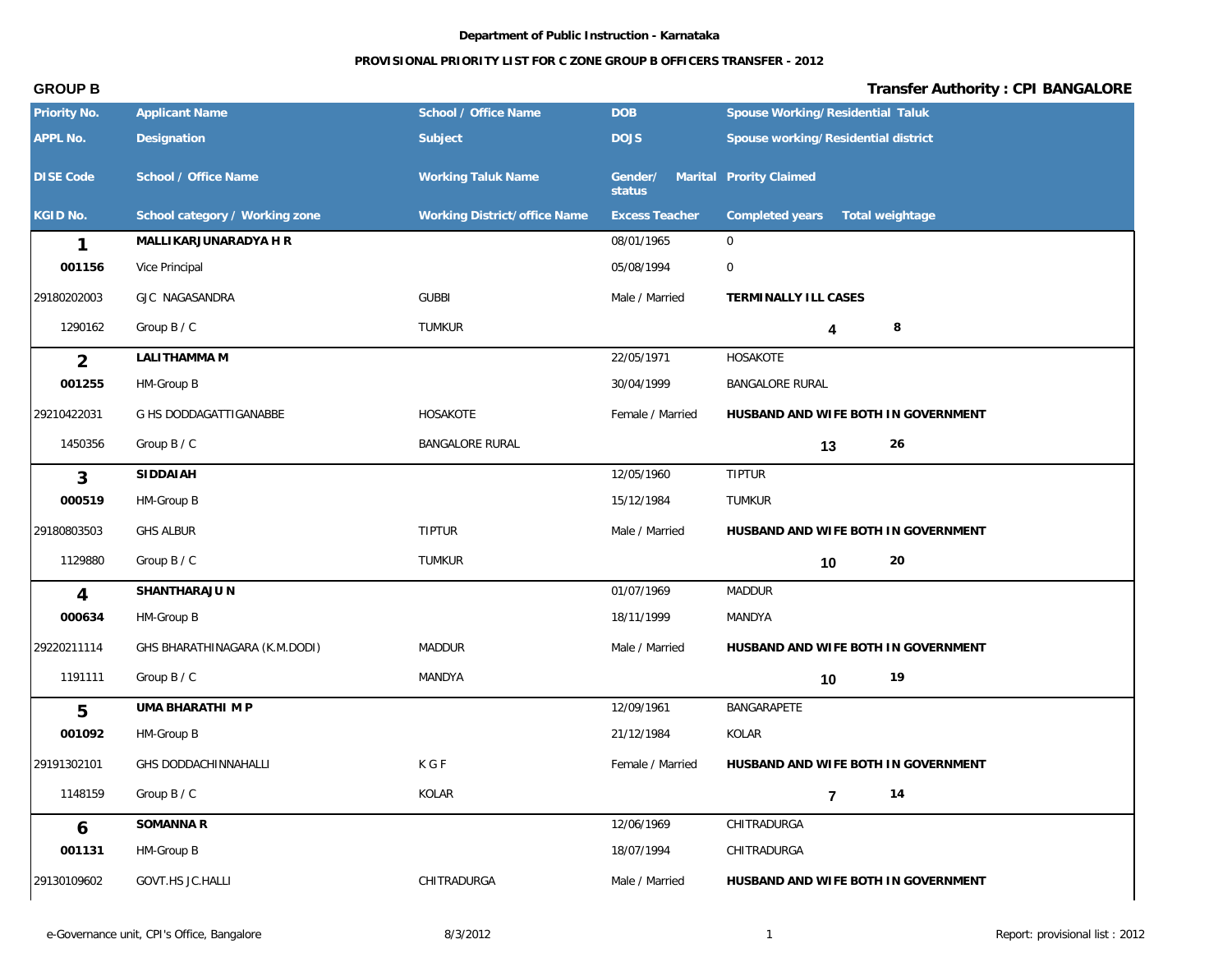### **PROVISIONAL PRIORITY LIST FOR C ZONE GROUP B OFFICERS TRANSFER - 2012**

| Priority No.     | <b>Applicant Name</b>          | School / Office Name         | <b>DOB</b>            | Spouse Working/Residential Taluk    |
|------------------|--------------------------------|------------------------------|-----------------------|-------------------------------------|
| APPL No.         | Designation                    | Subject                      | <b>DOJS</b>           | Spouse working/Residential district |
| <b>DISE Code</b> | School / Office Name           | <b>Working Taluk Name</b>    | Gender/<br>status     | Marital Prority Claimed             |
| KGID No.         | School category / Working zone | Working District/office Name | <b>Excess Teacher</b> | Completed years<br>Total weightage  |
| 1313648          | Group B / C                    | CHITRADURGA                  |                       | 10<br>5                             |
| $\overline{7}$   | <b>GOVINDAPPA H</b>            |                              | 01/06/1968            | CHALLAKERE                          |
| 000199           | HM-Group B                     |                              | 21/07/1994            | CHITRADURGA                         |
| 29130208103      | GHS THIPPAREDDYHALLY           | CHALLAKERE                   | Male / Married        | HUSBAND AND WIFE BOTH IN GOVERNMENT |
| 1278734          | Group B / C                    | CHITRADURGA                  |                       | 10<br>5                             |
| 8                | K C RAJASEKHAR                 |                              | 12/09/1957            | SHIMOGA                             |
| 000602           | Vice Principal                 |                              | 26/05/1984            | SHIMOGA                             |
| 29150537606      | <b>GPUC AYANUR</b>             | SHIMOGA                      | Male / Married        | HUSBAND AND WIFE BOTH IN GOVERNMENT |
| 1177575          | Group B / C                    | SHIMOGA                      |                       | 8<br>4                              |
| 9                | Y M GURURAJA                   |                              | 01/08/1961            | <b>KUDLIGI</b>                      |
| 000958           | HM-Group B                     |                              | 14/08/1984            | BELLARY                             |
| 29140702306      | GHS-HAGARIGAJAPURA             | HARAPANAHALLI                | Male / Married        | HUSBAND AND WIFE BOTH IN GOVERNMENT |
| 1092606          | Group B / C                    | DAVANAGERE                   |                       | 8<br>4                              |
| 10               | PRAKASHA M                     |                              | 18/07/1961            | CHITRADURGA                         |
| 000205           | HM-Group B                     |                              | 13/12/1984            | CHITRADURGA                         |
| 29130113302      | GOVT.H.S.KADABANAKATTE         | CHITRADURGA                  | Male / Married        | HUSBAND AND WIFE BOTH IN GOVERNMENT |
| 1237351          | Group B / C                    | CHITRADURGA                  |                       | 8<br>4                              |
| 11               | PARTHA T M                     |                              | 01/07/1959            | HASSAN                              |
| 000042           | HM-Group B                     |                              | 27/12/1984            | HASSAN                              |
| 29230720703      | <b>GHS NITTURU</b>             | <b>HASSAN</b>                | Male / Married        | HUSBAND AND WIFE BOTH IN GOVERNMENT |
| 1194192          | Group B / C                    | <b>HASSAN</b>                |                       | $\,8\,$<br>4                        |
| 12               | RAVIKUMAR S                    |                              | 01/06/1961            | <b>GUBBI</b>                        |
| 000509           | HM-Group B                     |                              | 31/12/1984            | TUMKUR                              |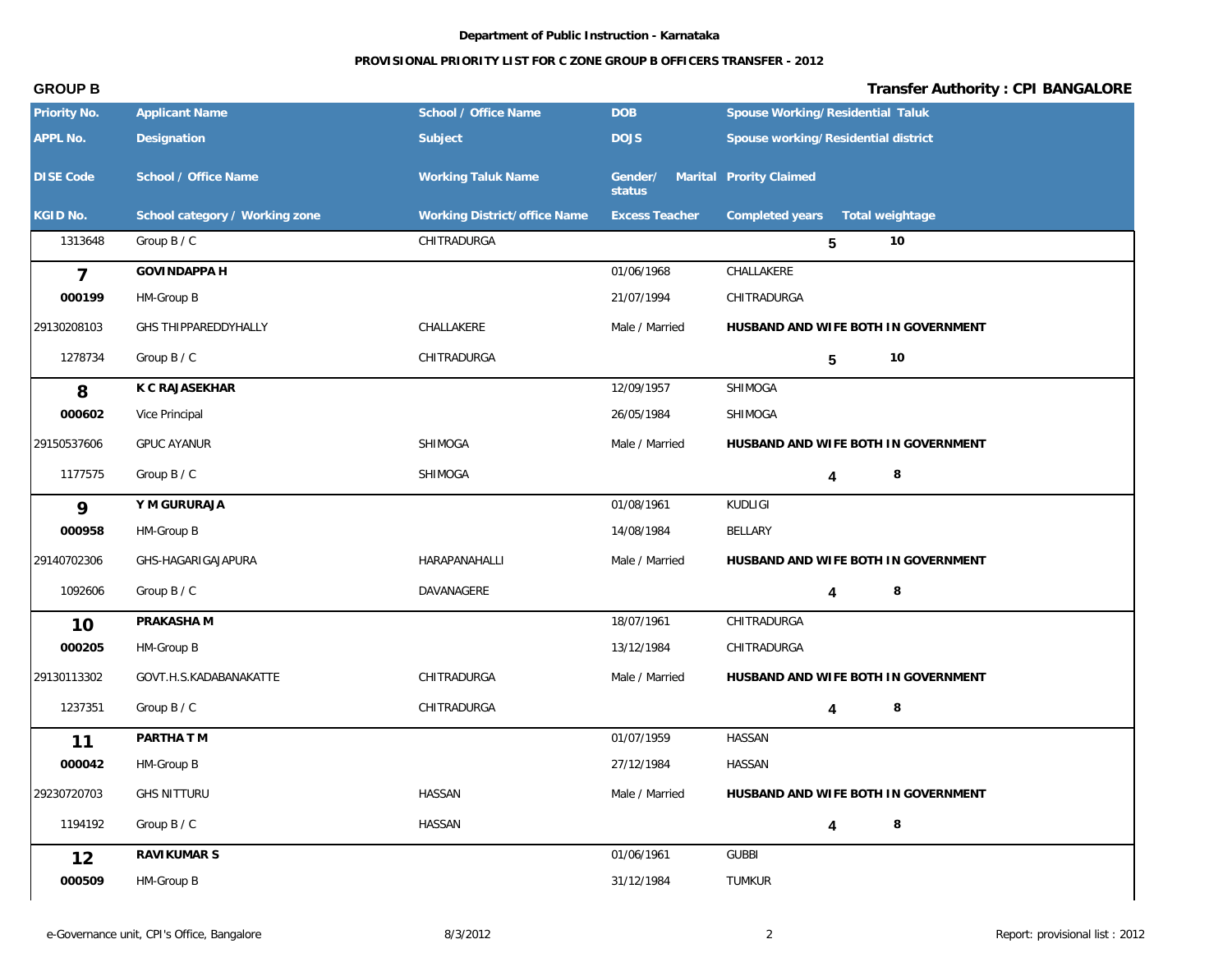## **PROVISIONAL PRIORITY LIST FOR C ZONE GROUP B OFFICERS TRANSFER - 2012**

| Priority No.     | <b>Applicant Name</b>          | School / Office Name         | <b>DOB</b>                                | Spouse Working/Residential Taluk    |
|------------------|--------------------------------|------------------------------|-------------------------------------------|-------------------------------------|
| APPL No.         | Designation                    | Subject                      | <b>DOJS</b>                               | Spouse working/Residential district |
| <b>DISE Code</b> | School / Office Name           | <b>Working Taluk Name</b>    | Gender/ Marital Prority Claimed<br>status |                                     |
| KGID No.         | School category / Working zone | Working District/office Name | <b>Excess Teacher</b>                     | Completed years<br>Total weightage  |
| 29180212902      | <b>GCHS NERALEKERE</b>         | <b>GUBBI</b>                 | Male / Married                            | HUSBAND AND WIFE BOTH IN GOVERNMENT |
| 1128920          | Group B / C                    | <b>TUMKUR</b>                |                                           | 8<br>4                              |
| 13               | KANAKAMMA V                    |                              | 16/05/1966                                | CHITRADURGA                         |
| 001073           | HM-Group B                     |                              | 20/07/1994                                | CHITRADURGA                         |
| 29130303804      | <b>GHS BEERENAHALLI</b>        | <b>HIRIYUR</b>               | Female / Married                          | HUSBAND AND WIFE BOTH IN GOVERNMENT |
| 1698532          | Group B / C                    | CHITRADURGA                  |                                           | 8<br>4                              |
| 14               | <b>VENKATESHA J</b>            |                              | 06/11/1960                                | <b>GUBBI</b>                        |
| 000239           | Vice Principal                 |                              | 22/07/1994                                | TUMKUR                              |
| 29180207306      | <b>GJC KADABA</b>              | <b>GUBBI</b>                 | Male / Married                            | HUSBAND AND WIFE BOTH IN GOVERNMENT |
| 1289889          | Group B / C                    | TUMKUR                       |                                           | $\,8\,$<br>4                        |
| 15               | R G MAHESHWARAPPA              |                              | 18/04/1959                                | SHIMOGA                             |
| 000968           | HM-Group B                     |                              | 01/01/2008                                | SHIMOGA                             |
| 29150415509      | <b>GHS KALMANE</b>             | SHIKARIPUR                   | Male / Married                            | HUSBAND AND WIFE BOTH IN GOVERNMENT |
| 1079255          | Group B / C                    | SHIMOGA                      |                                           | 8<br>4                              |
| 16               | R S DODDANNA                   |                              | 18/02/1957                                | MYSORE RURAL                        |
| 000330           | Lecturer-DIET                  |                              | 18/12/1982                                | <b>MYSORE</b>                       |
| 34292500021      | DIET KODAGU                    |                              | Male / Married                            | HUSBAND OR WIFE IN GOVERNMENT       |
| 990823           | Group B / C                    | KODAGU                       |                                           | 28<br>14                            |
| 17               | K N SHIVANANJEGOWDA            |                              | 20/07/1963                                | HASSAN                              |
| 000603           | HM-Group B                     |                              | 30/04/1999                                | <b>HASSAN</b>                       |
| 29230109802      | <b>GHS KUNDUR</b>              | ALUR                         | Male / Married                            | HUSBAND OR WIFE IN GOVERNMENT       |
| 1532464          | Group B / C                    | HASSAN                       |                                           | 26<br>13                            |
| 18               | RAJESHWARI B C                 |                              | 29/07/1969                                | NORTH1                              |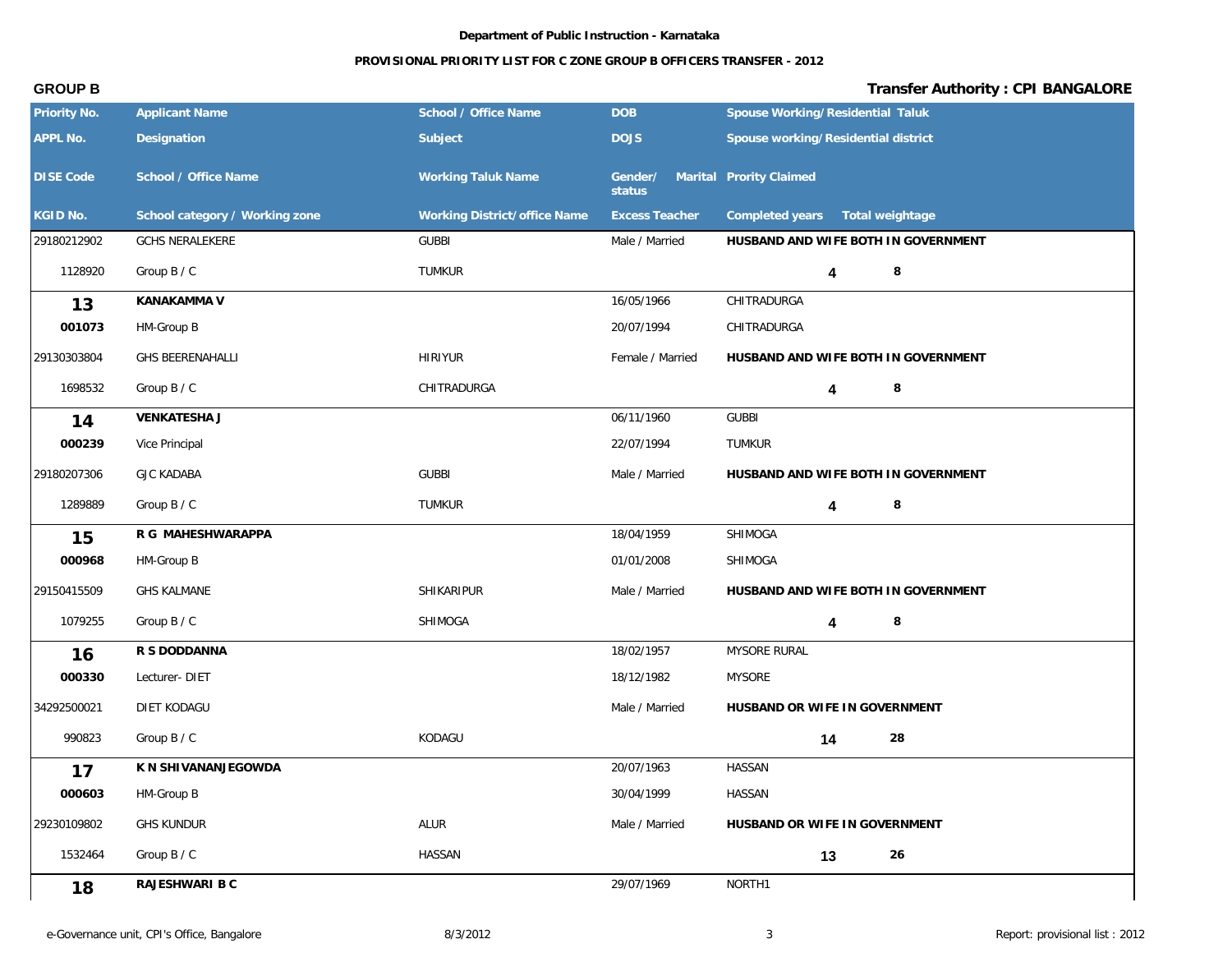| Priority No.     | <b>Applicant Name</b>          | School / Office Name         | <b>DOB</b>                                | Spouse Working/Residential Taluk    |
|------------------|--------------------------------|------------------------------|-------------------------------------------|-------------------------------------|
| <b>APPL No.</b>  | Designation                    | Subject                      | <b>DOJS</b>                               | Spouse working/Residential district |
| <b>DISE Code</b> | School / Office Name           | <b>Working Taluk Name</b>    | Gender/ Marital Prority Claimed<br>status |                                     |
| KGID No.         | School category / Working zone | Working District/office Name | <b>Excess Teacher</b>                     | Completed years<br>Total weightage  |
| 001051           | HM-Group B                     |                              | 30/04/1999                                | <b>BANGALORE NORTH</b>              |
| 29280700407      | GHS VIDYANAGARA                | NORTH4                       | Female / Married                          | HUSBAND OR WIFE IN GOVERNMENT       |
| 1845729          | Group B / C                    | <b>BANGALORE NORTH</b>       |                                           | 26<br>13                            |
| 19               | THEHRA T                       |                              | 10/03/1975                                | MANDYA NORTH                        |
| 000194           | HM-Group B                     |                              | 03/05/1999                                | MANDYA                              |
| 29220803706      | <b>GCHS CHANDAGALU</b>         | MANDYA NORTH                 | Female / Married                          | HUSBAND OR WIFE IN GOVERNMENT       |
| 1532728          | Group B / C                    | MANDYA                       |                                           | 26<br>13                            |
| 20               | DURUGAPPA D                    |                              | 01/06/1967                                | DAVANAGERE(S)                       |
| 000368           | HM-Group B                     |                              | 04/05/1999                                | DAVANAGERE                          |
| 29140306704      | S.H.P GOVT. H.S MALALKERE      | DAVANAGERE(S)                | Male / Married                            | HUSBAND OR WIFE IN GOVERNMENT       |
| 1664976          | Group B / C                    | DAVANAGERE                   |                                           | 26<br>13                            |
| 21               | TRIVENI NY                     |                              | 26/04/1975                                | CHITRADURGA                         |
| 000998           | HM-Group B                     |                              | 01/05/1999                                | CHITRADURGA                         |
| 29130111804      | <b>GHS KURUBANAHALLI</b>       | CHITRADURGA                  | Female / Married                          | HUSBAND OR WIFE IN GOVERNMENT       |
| 1662245          | Group B / C                    | CHITRADURGA                  |                                           | 24<br>12                            |
| 22               | SHIVANANDA S B                 |                              | 23/07/1957                                | DAVANAGERE(S)                       |
| 000600           | HM-Group B                     |                              | 03/05/1999                                | DAVANAGERE                          |
| 29140305602      | GHS - RAMAGONDANAHALLI         | DAVANAGERE(S)                | Male / Married                            | HUSBAND OR WIFE IN GOVERNMENT       |
| 1573644          | Group B / C                    | DAVANAGERE                   |                                           | 24<br>12                            |
| 23               | RAMACHANDRA G                  |                              | 15/01/1957                                | CHIKKABALLAPUR                      |
| 000931           | HM-Group B                     |                              | 05/05/1999                                | CHIKKABALLAPURA                     |
| 29210224915      | G HS HULIKUNTE                 | DODDABALLAPURA               | Male / Married                            | HUSBAND OR WIFE IN GOVERNMENT       |
| 1723870          | Group B / C                    | <b>BANGALORE RURAL</b>       |                                           | 24<br>12                            |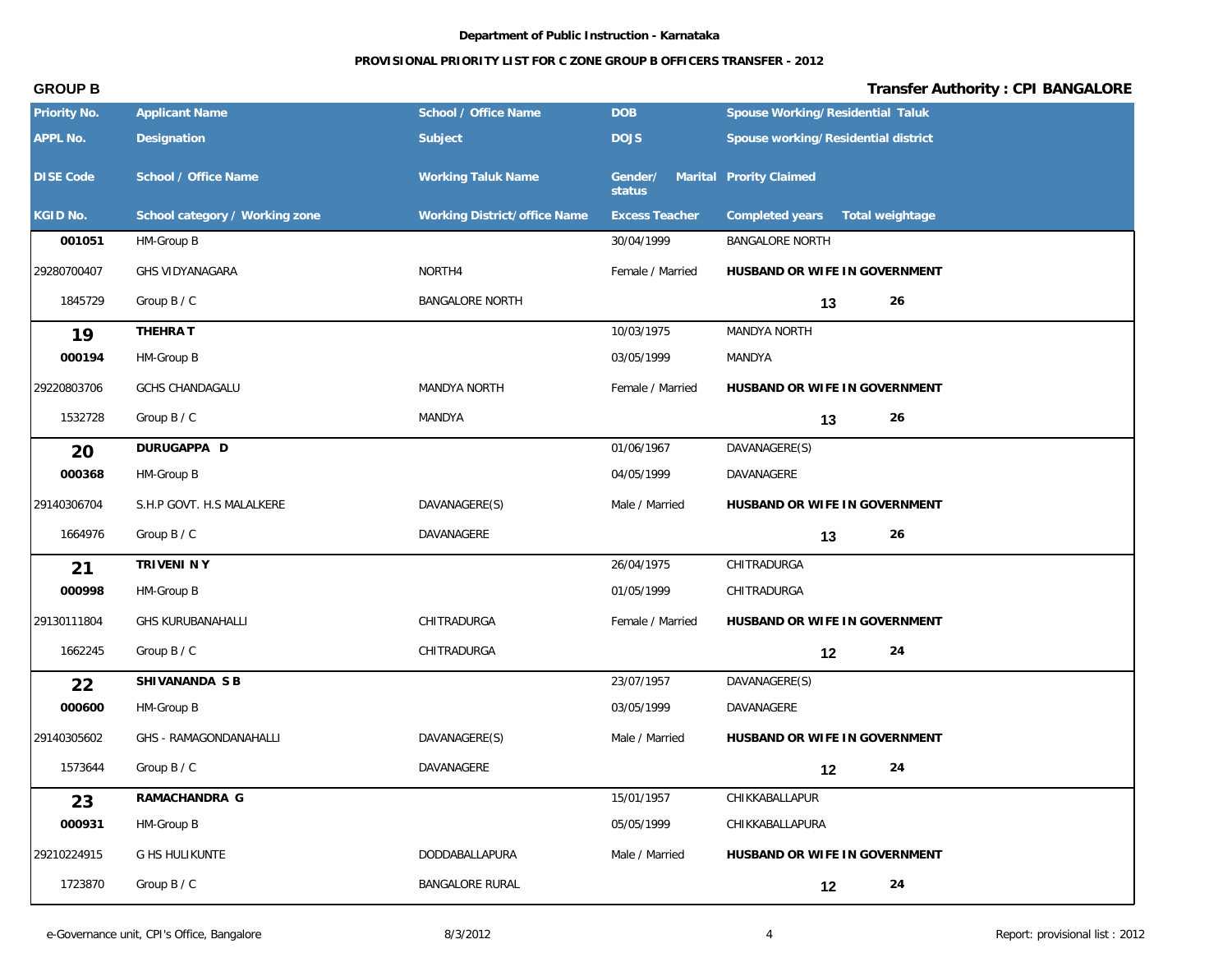## **PROVISIONAL PRIORITY LIST FOR C ZONE GROUP B OFFICERS TRANSFER - 2012**

| Priority No.     | <b>Applicant Name</b>          | School / Office Name         | <b>DOB</b>            | Spouse Working/Residential Taluk    |
|------------------|--------------------------------|------------------------------|-----------------------|-------------------------------------|
| APPL No.         | Designation                    | Subject                      | <b>DOJS</b>           | Spouse working/Residential district |
| <b>DISE Code</b> | School / Office Name           | <b>Working Taluk Name</b>    | Gender/<br>status     | Marital Prority Claimed             |
| KGID No.         | School category / Working zone | Working District/office Name | <b>Excess Teacher</b> | Completed years<br>Total weightage  |
| 24               | SATISH V                       |                              | 03/04/1965            | DEVANAHALLI                         |
| 000973           | HM-Group B                     |                              | 17/11/1999            | BANGALORE RURAL                     |
| 29210306503      | G HS NARAYANAPURA              | DEVANAHALLI                  | Male / Married        | HUSBAND OR WIFE IN GOVERNMENT       |
| 1277621          | Group B / C                    | <b>BANGALORE RURAL</b>       |                       | 24<br>12                            |
| 25               | SRINIVASA K                    |                              | 06/07/1963            | DAVANAGERE(S)                       |
| 000864           | HM-Group B                     |                              | 18/11/1999            | DAVANAGERE                          |
| 29140110702      | GHS-KAGATURU                   | CHANNAGIRI                   | Male / Married        | HUSBAND OR WIFE IN GOVERNMENT       |
| 1191123          | Group B / C                    | DAVANAGERE                   |                       | 24<br>12                            |
| 26               | DAKSHAYINI H S                 |                              | 12/05/1972            | DODDABALLAPURA                      |
| 000935           | HM-Group B                     |                              | 18/11/1999            | BANGALORE RURAL                     |
| 29210217404      | G HS SAKKARE GOLLAHALLI        | DODDABALLAPURA               | Female / Married      | HUSBAND OR WIFE IN GOVERNMENT       |
| 1845711          | Group B / C                    | <b>BANGALORE RURAL</b>       |                       | 24<br>12                            |
| 27               | VIRUPAKSHAPPA H S              |                              | 24/04/1970            | SHIMOGA                             |
| 001256           | HM-Group B                     |                              | 04/05/1999            | SHIMOGA                             |
| 29150709402      | <b>GCHS KUDUMALLIGE</b>        | THIRTHAHALLI                 | Male / Married        | HUSBAND OR WIFE IN GOVERNMENT       |
| 1532817          | Group B / C                    | SHIMOGA                      |                       | 23<br>13                            |
| 28               | <b>JAGANACHARI</b>             |                              | 24/11/1964            | SHIMOGA                             |
| 001197           | HM-Group B                     |                              | 30/04/1999            | SHIMOGA                             |
| 29170403209      | <b>GHS MC HALLI</b>            | TARIKERE                     | Male / Married        | HUSBAND OR WIFE IN GOVERNMENT       |
| 1259964          | Group B / C                    | CHIKKAMANGALORE              |                       | 22.5<br>12                          |
| 29               | MAHESHAPPA DODDAMANI           |                              | 01/06/1967            | HARIHARA                            |
| 000918           | HM-Group B                     |                              | 17/11/1999            | DAVANAGERE                          |
| 29140400407      | <b>GJC - BHANUVALLI</b>        | <b>HARIHARA</b>              | Male / Married        | HUSBAND OR WIFE IN GOVERNMENT       |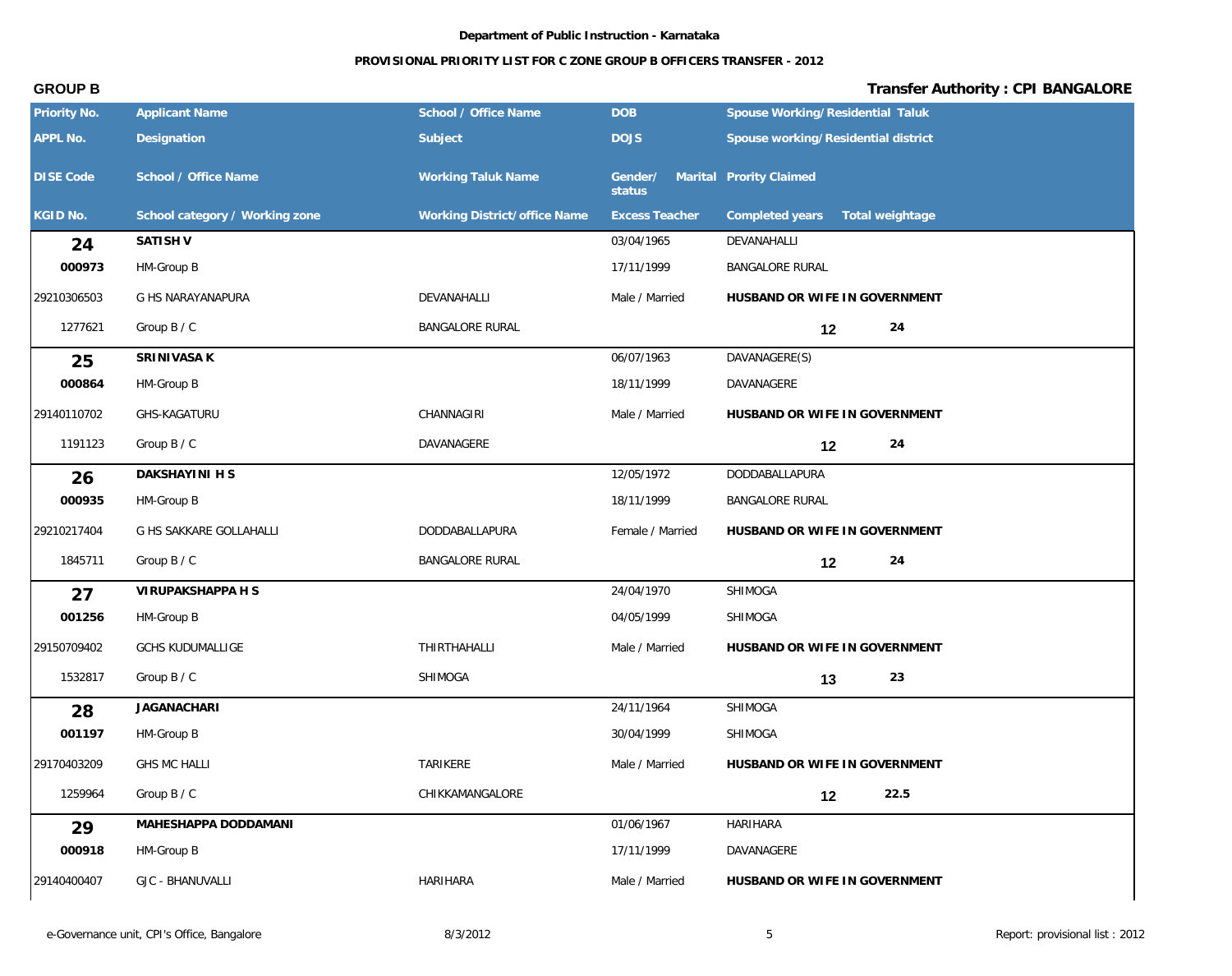### **PROVISIONAL PRIORITY LIST FOR C ZONE GROUP B OFFICERS TRANSFER - 2012**

| Priority No.     | <b>Applicant Name</b>          | School / Office Name         | DOB                                       | Spouse Working/Residential Taluk    |
|------------------|--------------------------------|------------------------------|-------------------------------------------|-------------------------------------|
| APPL No.         | Designation                    | Subject                      | <b>DOJS</b>                               | Spouse working/Residential district |
| <b>DISE Code</b> | School / Office Name           | <b>Working Taluk Name</b>    | Gender/ Marital Prority Claimed<br>status |                                     |
| KGID No.         | School category / Working zone | Working District/office Name | <b>Excess Teacher</b>                     | Completed years  Total weightage    |
| 1323845          | Group B / C                    | DAVANAGERE                   |                                           | 22<br>11                            |
| 30               | MALLIKARJUNA C                 |                              | 10/10/1959                                | MYSORE SOUTH                        |
| 000478           | HM-Group B                     |                              | 18/11/1999                                | <b>MYSORE</b>                       |
| 29220613603      | GHS T.S. CHATHRA               | PANDAVAPURA                  | Male / Married                            | HUSBAND OR WIFE IN GOVERNMENT       |
| 1165381          | Group B / C                    | MANDYA                       |                                           | 22<br>11                            |
| 31               | ARASA SETTY P                  |                              | 07/06/1967                                | KOLLEGAL                            |
| 001044           | HM-Group B                     |                              | 19/11/1999                                | CHAMARAJANAGAR                      |
| 29270119103      | GHS ERASA VADI                 | CHAMARAJA NAGAR              | Male / Married                            | HUSBAND OR WIFE IN GOVERNMENT       |
| 1191163          | Group B / C                    | CHAMARAJANAGAR               |                                           | 22<br>11                            |
| 32               | KAMAI AH L                     |                              | 01/05/1961                                | <b>TUMKUR</b>                       |
| 001203           | HM-Group B                     |                              | 13/01/1990                                | <b>TUMKUR</b>                       |
| 29310306503      | GHS GODRAHALLY                 | KORATAGERE                   | Male / Married                            | HUSBAND OR WIFE IN GOVERNMENT       |
| 1131885          | Group B / C                    | <b>MADHUGIRI</b>             |                                           | 20<br>10                            |
| 33               | <b>LALYA NAIK</b>              |                              | 06/08/1960                                | HARAPANAHALLI                       |
| 000366           | HM-Group B                     |                              | 30/10/1986                                | DAVANAGERE                          |
| 29230312502      | <b>GHS CHAGACAGERE</b>         | ARASIKERE                    | Male / Married                            | HUSBAND OR WIFE IN GOVERNMENT       |
| 1194943          | Group B / C                    | HASSAN                       |                                           | 18<br>9                             |
| 34               | G CHOWDAPPA                    |                              | 05/07/1956                                | DAVANAGERE(N)                       |
| 000826           | HM-Group B                     |                              | 15/03/1978                                | DAVANAGERE                          |
| 29140407203      | <b>GHS - SARATHI</b>           | HARIHARA                     | Male / Married                            | HUSBAND OR WIFE IN GOVERNMENT       |
| 460023           | Group B / C                    | DAVANAGERE                   |                                           | 16<br>8                             |
| 35               | RAJASHEKARAIAH                 |                              | 01/06/1962                                | RAMANAGARA                          |
| 001118           | HM-Group B                     |                              | 23/09/1986                                | RAMANAGARA                          |
|                  |                                |                              |                                           |                                     |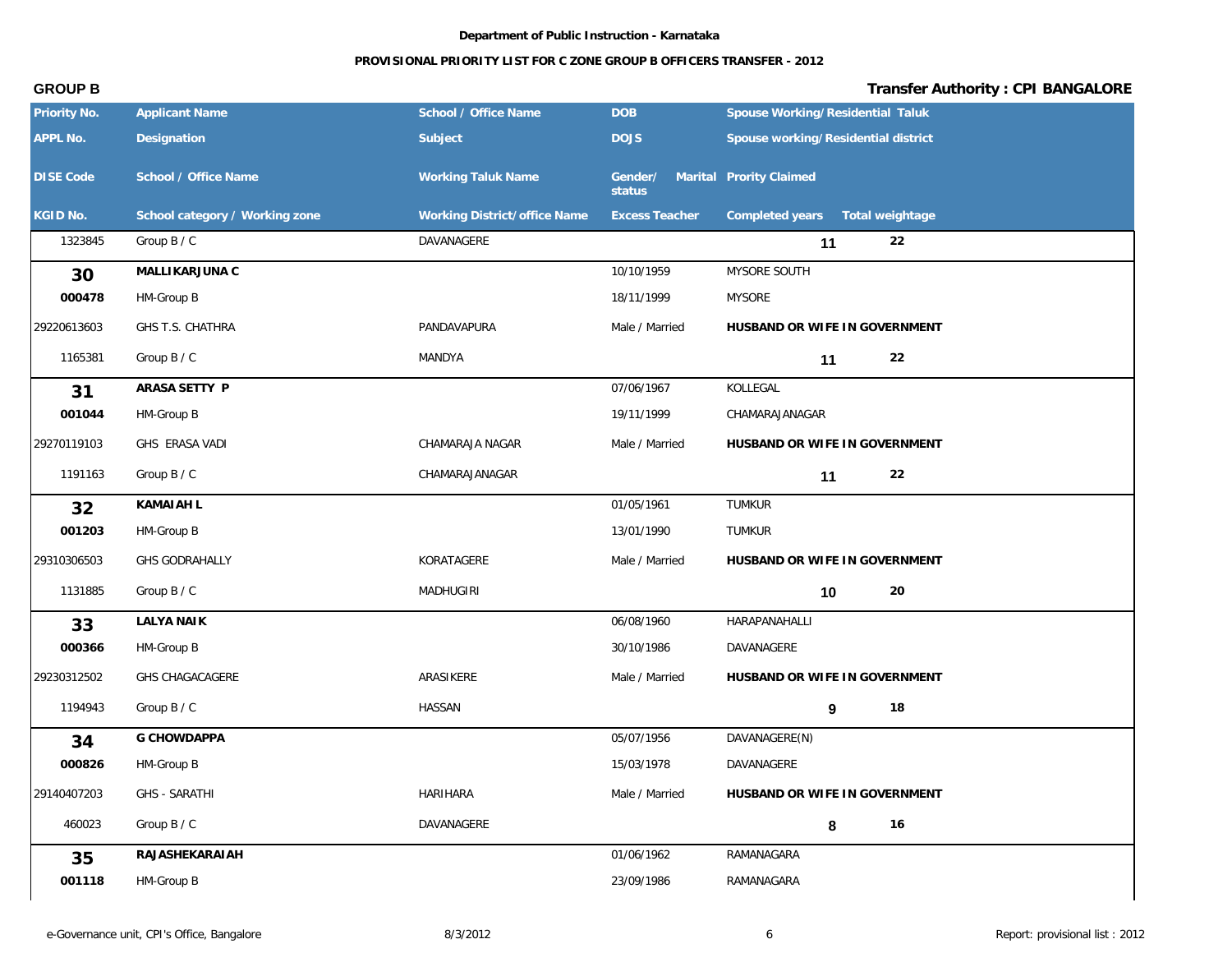| Priority No.     | <b>Applicant Name</b>          | School / Office Name         | <b>DOB</b>            | Spouse Working/Residential Taluk    |
|------------------|--------------------------------|------------------------------|-----------------------|-------------------------------------|
| <b>APPL No.</b>  | Designation                    | Subject                      | <b>DOJS</b>           | Spouse working/Residential district |
| <b>DISE Code</b> | School / Office Name           | <b>Working Taluk Name</b>    | Gender/<br>status     | Marital Prority Claimed             |
| KGID No.         | School category / Working zone | Working District/office Name | <b>Excess Teacher</b> | Completed years   Total weightage   |
| 29220208504      | <b>GHS KOOLAGERE</b>           | <b>MADDUR</b>                | Male / Married        | HUSBAND OR WIFE IN GOVERNMENT       |
| 1165499          | Group B / C                    | MANDYA                       |                       | 16<br>9                             |
| 36               | <b>MAHADEVAIAH</b>             |                              | 25/03/1957            | <b>HUNSUR</b>                       |
| 000294           | HM-Group B                     |                              | 20/02/1991            | <b>MYSORE</b>                       |
| 29250304204      | GOV HIGH SCHOOL MALDARE        | VIRAJPET                     | Male / Married        | HUSBAND OR WIFE IN GOVERNMENT       |
| 982912           | Group B / C                    | KODAGU                       |                       | 15<br>8                             |
| 37               | APPANNA NAYAK A                |                              | 01/06/1956            | PUTTUR                              |
| 000804           | HM-Group B                     |                              | 22/11/1982            | DAKSHINA KANNADA                    |
| 29240400603      | GHS PAPEMAJAL                  | PUTTUR                       | Male / Married        | HUSBAND OR WIFE IN GOVERNMENT       |
| 995826           | Group B / C                    | DAKSHINA KANNADA             |                       | 5<br>10                             |
| 38               | LINGARAJU M R                  |                              | 10/11/1961            | MYSORE SOUTH                        |
| 000324           | HM-Group B                     |                              | 12/09/1992            | <b>MYSORE</b>                       |
| 29220603407      | GHS GIRLS CHINAKURALI          | PANDAVAPURA                  | Male / Married        | HUSBAND OR WIFE IN GOVERNMENT       |
| 1256764          | Group B / C                    | MANDYA                       |                       | 10<br>5                             |
| 39               | ANJANEYA H                     |                              | 01/08/1966            | <b>HIRIYUR</b>                      |
| 000320           | HM-Group B                     |                              | 23/09/1992            | CHITRADURGA                         |
| 29130526201      | G.H.S.H.S. LAKKIHALLI          | <b>HOSADURGA</b>             | Male / Married        | HUSBAND OR WIFE IN GOVERNMENT       |
| 122615           | Group B / C                    | CHITRADURGA                  |                       | $5 \t 10$                           |
| 40               | RAMACHANDRAPPA N               |                              | 01/06/1969            | HOLALKERE                           |
| 000317           | HM-Group B                     |                              | 18/07/1994            | CHITRADURGA                         |
| 29130525001      | <b>G.H.S NAGATHIHALLI</b>      | HOSADURGA                    | Male / Married        | HUSBAND OR WIFE IN GOVERNMENT       |
| 1313631          | Group B / C                    | CHITRADURGA                  |                       | $10$<br>$5\phantom{.0}$             |
| 41               | P L KARIYAPPA                  |                              | 09/02/1970            | HOSADURGA                           |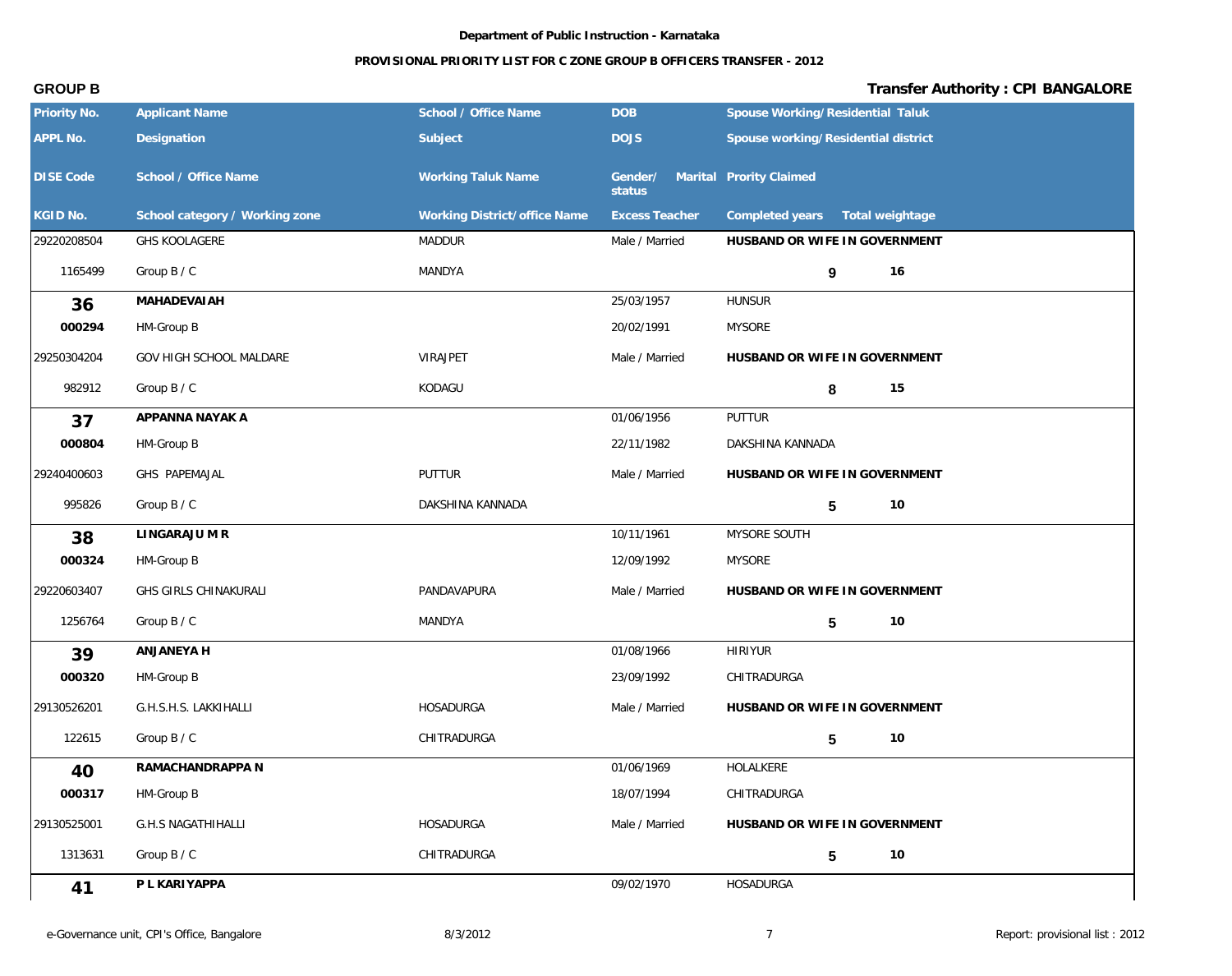## **PROVISIONAL PRIORITY LIST FOR C ZONE GROUP B OFFICERS TRANSFER - 2012**

| Priority No.     | <b>Applicant Name</b>          | School / Office Name         | <b>DOB</b>            | Spouse Working/Residential Taluk    |
|------------------|--------------------------------|------------------------------|-----------------------|-------------------------------------|
| APPL No.         | Designation                    | Subject                      | <b>DOJS</b>           | Spouse working/Residential district |
| <b>DISE Code</b> | School / Office Name           | <b>Working Taluk Name</b>    | Gender/<br>status     | Marital Prority Claimed             |
| KGID No.         | School category / Working zone | Working District/office Name | <b>Excess Teacher</b> | Completed years<br>Total weightage  |
| 000295           | HM-Group B                     |                              | 19/07/1994            | CHITRADURGA                         |
| 29140111302      | GHS-KANCHIGANAHAL              | CHANNAGIRI                   | Male / Married        | HUSBAND OR WIFE IN GOVERNMENT       |
| 1290169          | Group B / C                    | DAVANAGERE                   |                       | 10<br>5                             |
| 42               | MALLAPPA H V                   |                              | 23/07/1957            | HOLALKERE                           |
| 000912           | HM-Group B                     |                              | 28/05/1984            | CHITRADURGA                         |
| 29150211807      | <b>GHS KARANAGIRI</b>          | HOSANAGAR                    | Male / Married        | HUSBAND OR WIFE IN GOVERNMENT       |
| 1237036          | Group B / C                    | SHIMOGA                      |                       | 8<br>4                              |
| 43               | RAGHAVENDRA RAO H S            |                              | 03/09/1954            | SHIMOGA                             |
| 000977           | HM-Group B                     |                              | 06/06/1984            | SHIMOGA                             |
| 29150733001      | <b>GCHS BAVIKAISARU</b>        | <b>THIRTHAHALLI</b>          | Male / Married        | HUSBAND OR WIFE IN GOVERNMENT       |
| 1177755          | Group B / C                    | SHIMOGA                      |                       | 8<br>4                              |
| 44               | PRABHAVATHI L                  |                              | 26/10/1959            | KANAKAPURA                          |
| 000608           | HM-Group B                     |                              | 20/07/1984            | RAMANAGARA                          |
| 29320803004      | G HS BANNIKUPE                 | KANAKAPURA                   | Female / Married      | HUSBAND OR WIFE IN GOVERNMENT       |
| 1164414          | Group B / C                    | RAMANAGARA                   |                       | 8<br>4                              |
| 45               | G S RAJESHWARAMMA              |                              | 22/07/1956            | MANDYA SOUTH                        |
| 000373           | HM-Group B                     |                              | 03/08/1984            | MANDYA                              |
| 29220804603      | GCHS JODIHODAGHATTA            | MANDYA NORTH                 | Female / Married      | HUSBAND OR WIFE IN GOVERNMENT       |
| 1071533          | Group B / C                    | MANDYA                       |                       | $\,8\,$<br>4                        |
| 46               | JAYARAMA H V                   |                              | 15/01/1960            | MANDYA SOUTH                        |
| 000061           | HM-Group B                     |                              | 14/08/1984            | MANDYA                              |
| 29220200102      | <b>GHS ABALAVADI</b>           | MADDUR                       | Male / Married        | HUSBAND OR WIFE IN GOVERNMENT       |
| 1072017          | Group B / C                    | MANDYA                       |                       | 8<br>4                              |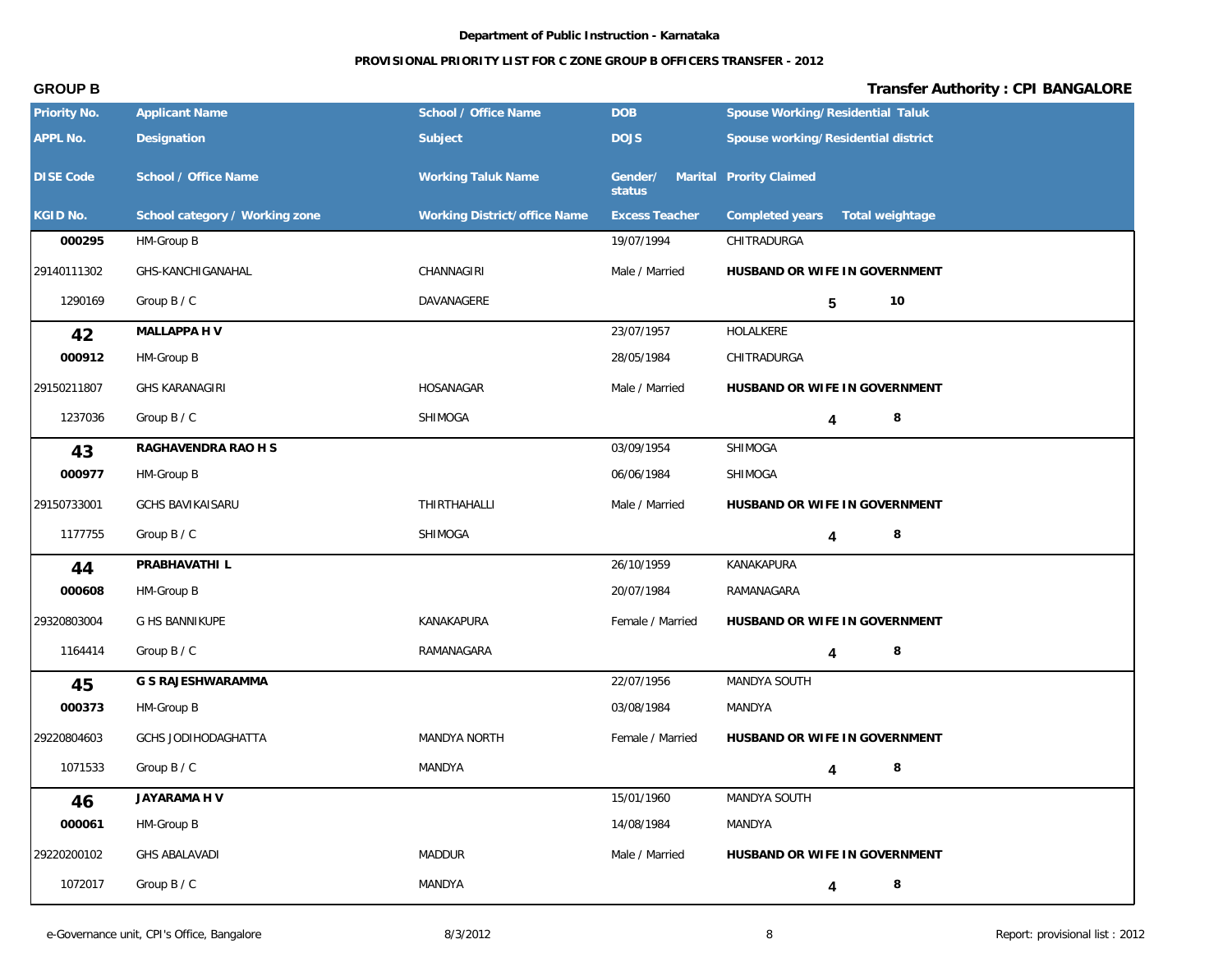### **PROVISIONAL PRIORITY LIST FOR C ZONE GROUP B OFFICERS TRANSFER - 2012**

| Priority No.     | <b>Applicant Name</b>          | School / Office Name         | <b>DOB</b>                                | Spouse Working/Residential Taluk    |
|------------------|--------------------------------|------------------------------|-------------------------------------------|-------------------------------------|
| APPL No.         | Designation                    | Subject                      | <b>DOJS</b>                               | Spouse working/Residential district |
| <b>DISE Code</b> | School / Office Name           | <b>Working Taluk Name</b>    | Gender/ Marital Prority Claimed<br>status |                                     |
| KGID No.         | School category / Working zone | Working District/office Name | <b>Excess Teacher</b>                     | Completed years<br>Total weightage  |
| 47               | YARANNA Y T                    |                              | 20/06/1955                                | NORTH4                              |
| 000275           | HM-Group B                     |                              | 16/08/1984                                | <b>BANGALORE NORTH</b>              |
| 29291104803      | GHS CHEEMANGALA                | SIDLAGHATTA                  | Male / Married                            | HUSBAND OR WIFE IN GOVERNMENT       |
| 1130273          | Group B / C                    | CHIKKABALLAPURA              |                                           | 8<br>4                              |
| 48               | NAGARAJU B N                   |                              | 01/06/1958                                | MYSORE RURAL                        |
| 000193           | HM-Group B                     |                              | 22/09/1984                                | <b>MYSORE</b>                       |
| 29230208802      | <b>GHS HANAGALLU</b>           | ARAKALAGUDU                  | Male / Married                            | HUSBAND OR WIFE IN GOVERNMENT       |
| 1194751          | Group B / C                    | <b>HASSAN</b>                |                                           | 8<br>$\overline{\mathbf{4}}$        |
| 49               | <b>MAHESH</b>                  |                              | 10/07/1961                                | SOUTH1                              |
| 000496           | HM-Group B                     |                              | 18/01/1985                                | <b>BANGALORE SOUTH</b>              |
| 29291103208      | <b>GHS BASETTIHALLI</b>        | SIDLAGHATTA                  | Male / Married                            | HUSBAND OR WIFE IN GOVERNMENT       |
| 908612           | Group B / C                    | CHIKKABALLAPURA              |                                           | 8<br>4                              |
| 50               | DEVEGOWDA HC                   |                              | 03/02/1962                                | MADDUR                              |
| 001045           | HM-Group B                     |                              | 05/01/1989                                | MANDYA                              |
| 29220206903      | <b>GHS K.BELLUR</b>            | <b>MADDUR</b>                | Male / Married                            | HUSBAND OR WIFE IN GOVERNMENT       |
| 1068462          | Group B / C                    | MANDYA                       |                                           | 8<br>4                              |
| 51               | SREEDHARAMURTHY S              |                              | 03/07/1954                                | BAGEPALLY                           |
| 000388           | HM-Group B                     |                              | 16/08/1989                                | CHIKKABALLAPURA                     |
| 29290121506      | <b>GHPS YALLAMPALLI</b>        | BAGEPALLY                    | Male / Married                            | HUSBAND OR WIFE IN GOVERNMENT       |
| 1191837          | Group B / C                    | CHIKKABALLAPURA              |                                           | $\,8\,$<br>4                        |
| 52               | J SHIVANNA                     |                              | 31/12/1954                                | MANDYA NORTH                        |
| 001229           | HM-Group B                     |                              | 25/08/1989                                | MANDYA                              |
| 29220210105      | <b>GHS MADENAHALLY</b>         | MADDUR                       | Male / Married                            | HUSBAND OR WIFE IN GOVERNMENT       |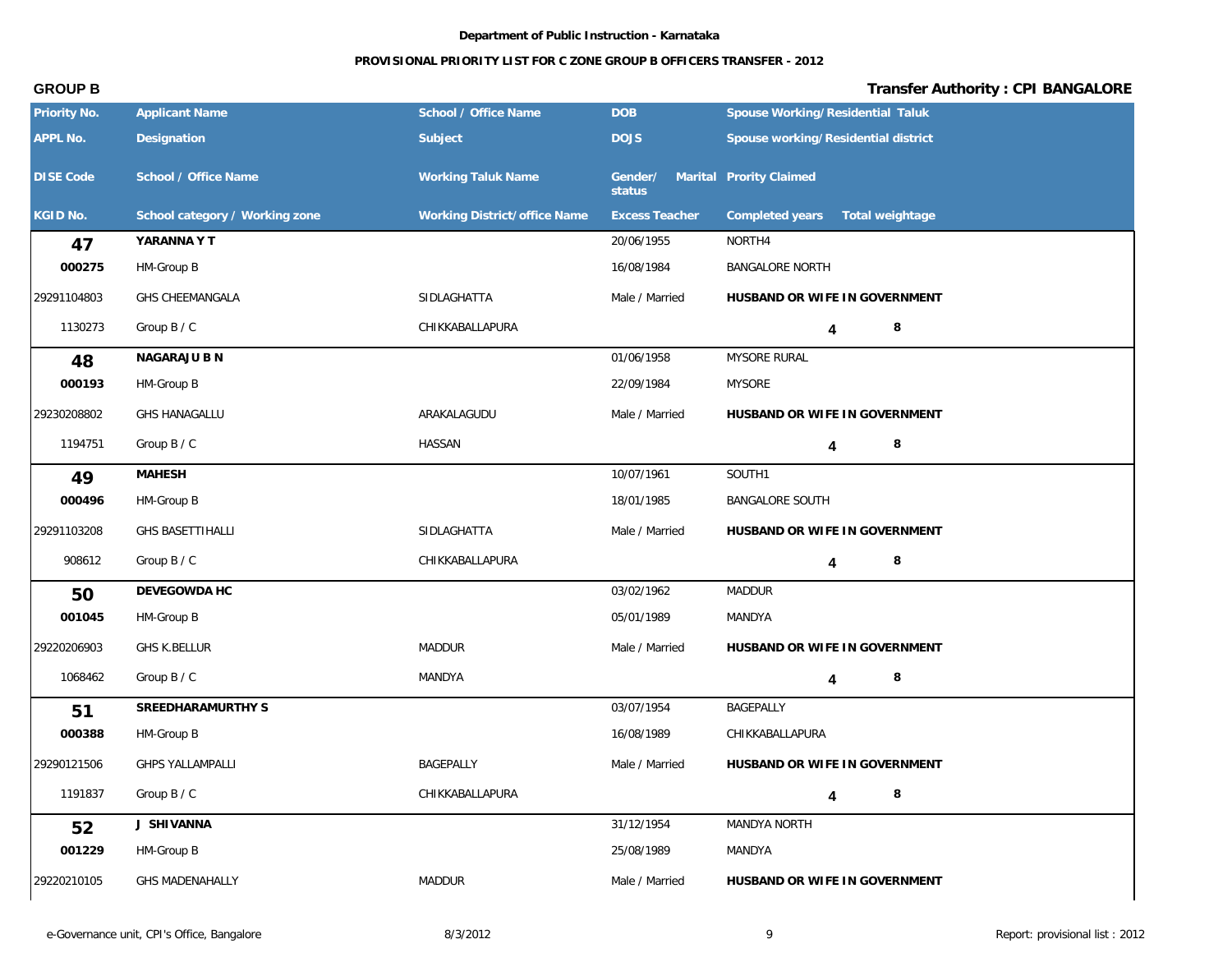### **PROVISIONAL PRIORITY LIST FOR C ZONE GROUP B OFFICERS TRANSFER - 2012**

| Priority No.     | <b>Applicant Name</b>          | School / Office Name         | <b>DOB</b>            | Spouse Working/Residential Taluk    |
|------------------|--------------------------------|------------------------------|-----------------------|-------------------------------------|
| APPL No.         | Designation                    | Subject                      | <b>DOJS</b>           | Spouse working/Residential district |
| <b>DISE Code</b> | School / Office Name           | <b>Working Taluk Name</b>    | Gender/<br>status     | Marital Prority Claimed             |
| KGID No.         | School category / Working zone | Working District/office Name | <b>Excess Teacher</b> | Completed years<br>Total weightage  |
| 11456109         | Group B / C                    | MANDYA                       |                       | $\,8\,$<br>4                        |
| 53               | NONAYA GOWDA P                 |                              | 09/08/1954            | BELTHANGADY                         |
| 001108           | HM-Group B                     |                              | 28/08/1989            | DAKSHINA KANNADA                    |
| 29240202605      | GHS KARAYA                     | BELTHANGADY                  | Male / Married        | HUSBAND OR WIFE IN GOVERNMENT       |
| 1146663          | Group B / C                    | DAKSHINA KANNADA             |                       | 8<br>4                              |
| 54               | LINGEGOWDA TN                  |                              | 25/07/1958            | SOUTH2                              |
| 000332           | HM-Group B                     |                              | 22/12/1989            | <b>BANGALORE SOUTH</b>              |
| 29320601902      | G HS KYASAPURA                 | RAMANAGARA                   | Male / Married        | HUSBAND OR WIFE IN GOVERNMENT       |
| 1192209          | Group B / C                    | RAMANAGARA                   |                       | $\,8\,$<br>4                        |
| 55               | <b>B NAGARAJU</b>              |                              | 10/08/1961            | NANJANAGUD                          |
| 000227           | HM-Group B                     |                              | 23/12/1989            | <b>MYSORE</b>                       |
| 29270208502      | <b>GHS KELASURU</b>            | <b>GUNDULPET</b>             | Male / Married        | HUSBAND OR WIFE IN GOVERNMENT       |
| 1076692          | Group B / C                    | CHAMARAJANAGAR               |                       | 8<br>4                              |
| 56               | G SACHI DANANDAMURTHY          |                              | 15/05/1965            | SOUTH1                              |
| 000543           | HM-Group B                     |                              | 25/09/1990            | <b>BANGALORE SOUTH</b>              |
| 29190914402      | <b>GHS HURALAGERE</b>          | MALUR                        | Male / Married        | HUSBAND OR WIFE IN GOVERNMENT       |
| 1077335          | Group B / C                    | KOLAR                        |                       | 8<br>4                              |
| 57               | M DEVANAIKA                    |                              | 06/06/1963            | MYSORE SOUTH                        |
| 000644           | HM-Group B                     |                              | 12/09/1992            | MYSORE                              |
| 29230217303      | <b>GHS BANNUR</b>              | ARAKALAGUDU                  | Male / Married        | HUSBAND OR WIFE IN GOVERNMENT       |
| 1241886          | Group B / C                    | <b>HASSAN</b>                |                       | $\,8\,$<br>4                        |
| 58               | K M KRISHNAPPA                 |                              | 15/02/1962            | SRINIVASAPUR                        |
| 000787           | HM-Group B                     |                              | 15/07/1994            | KOLAR                               |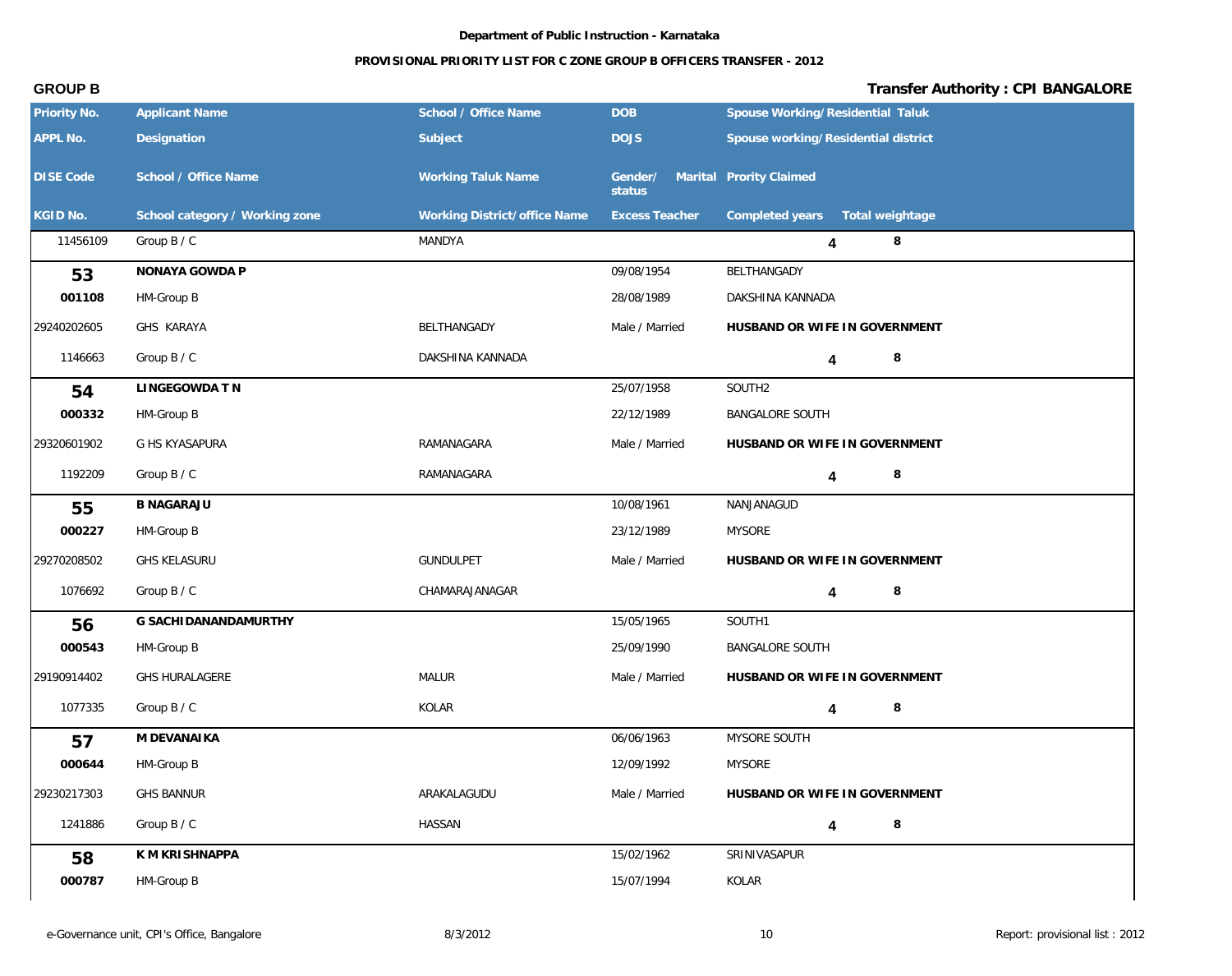| Priority No.     | <b>Applicant Name</b>          | School / Office Name         | <b>DOB</b>                                | Spouse Working/Residential Taluk    |
|------------------|--------------------------------|------------------------------|-------------------------------------------|-------------------------------------|
| APPL No.         | Designation                    | Subject                      | <b>DOJS</b>                               | Spouse working/Residential district |
| <b>DISE Code</b> | School / Office Name           | <b>Working Taluk Name</b>    | Gender/ Marital Prority Claimed<br>status |                                     |
| KGID No.         | School category / Working zone | Working District/office Name | <b>Excess Teacher</b>                     | Completed years<br>Total weightage  |
| 29191200902      | <b>GHS ALAVATTA</b>            | SRINIVASAPUR                 | Male / Married                            | HUSBAND OR WIFE IN GOVERNMENT       |
| 1278771          | Group B / C                    | KOLAR                        |                                           | 8<br>4                              |
| 59               | PREMALATHA B G                 |                              | 07/03/1969                                | <b>HIRIYUR</b>                      |
| 000310           | HM-Group B                     |                              | 20/07/1994                                | CHITRADURGA                         |
| 29230521004      | <b>GHS KAREHALLY</b>           | CHANNARAYAPATNA              | Female / Married                          | HUSBAND OR WIFE IN GOVERNMENT       |
| 1290711          | Group B / C                    | <b>HASSAN</b>                |                                           | 8<br>4                              |
| 60               | PARASHIVAMURTHY K C            |                              | 20/05/1961                                | CHAMARAJA NAGAR                     |
| 001263           | HM-Group B                     |                              | 21/07/1994                                | CHAMARAJANAGAR                      |
| 29220306017      | <b>GJC HALAGUR</b>             | MALAVALLY                    | Male / Married                            | HUSBAND OR WIFE IN GOVERNMENT       |
| 1362435          | Group B / C                    | MANDYA                       |                                           | $\,8\,$<br>4                        |
| 61               | MARAMMA H                      |                              | 05/10/1965                                | MALAVALLY                           |
| 000711           | HM-Group B                     |                              | 14/09/1994                                | MANDYA                              |
| 29220202202      | GHS BIDARAHOSAHALLY            | MADDUR                       | Female / Married                          | HUSBAND OR WIFE IN GOVERNMENT       |
| 1261275          | Group B / C                    | MANDYA                       |                                           | 8<br>4                              |
| 62               | <b>GURUMURTHY R</b>            |                              | 01/06/1966                                | KOLLEGAL                            |
| 001068           | HM-Group B                     |                              | 16/09/1994                                | CHAMARAJANAGAR                      |
| 29240402304      | GHS HIREBANDADY                | PUTTUR                       | Male / Married                            | HUSBAND OR WIFE IN GOVERNMENT       |
| 1344002          | Group B / C                    | DAKSHINA KANNADA             |                                           | $\overline{4}$                      |
| 63               | K R LAXMI KANTH                |                              | 07/03/1965                                | KADUR                               |
| 001231           | HM-Group B                     |                              | 10/12/1994                                | CHIKKAMANGALORE                     |
| 29240205203      | GHS NAVOOR                     | BELTHANGADY                  | Male / Married                            | HUSBAND OR WIFE IN GOVERNMENT       |
| 1082916          | Group B / C                    | DAKSHINA KANNADA             |                                           | 8<br>4                              |
| 64               | <b>GEETHA KB</b>               |                              | 17/03/1960                                | NORTH1                              |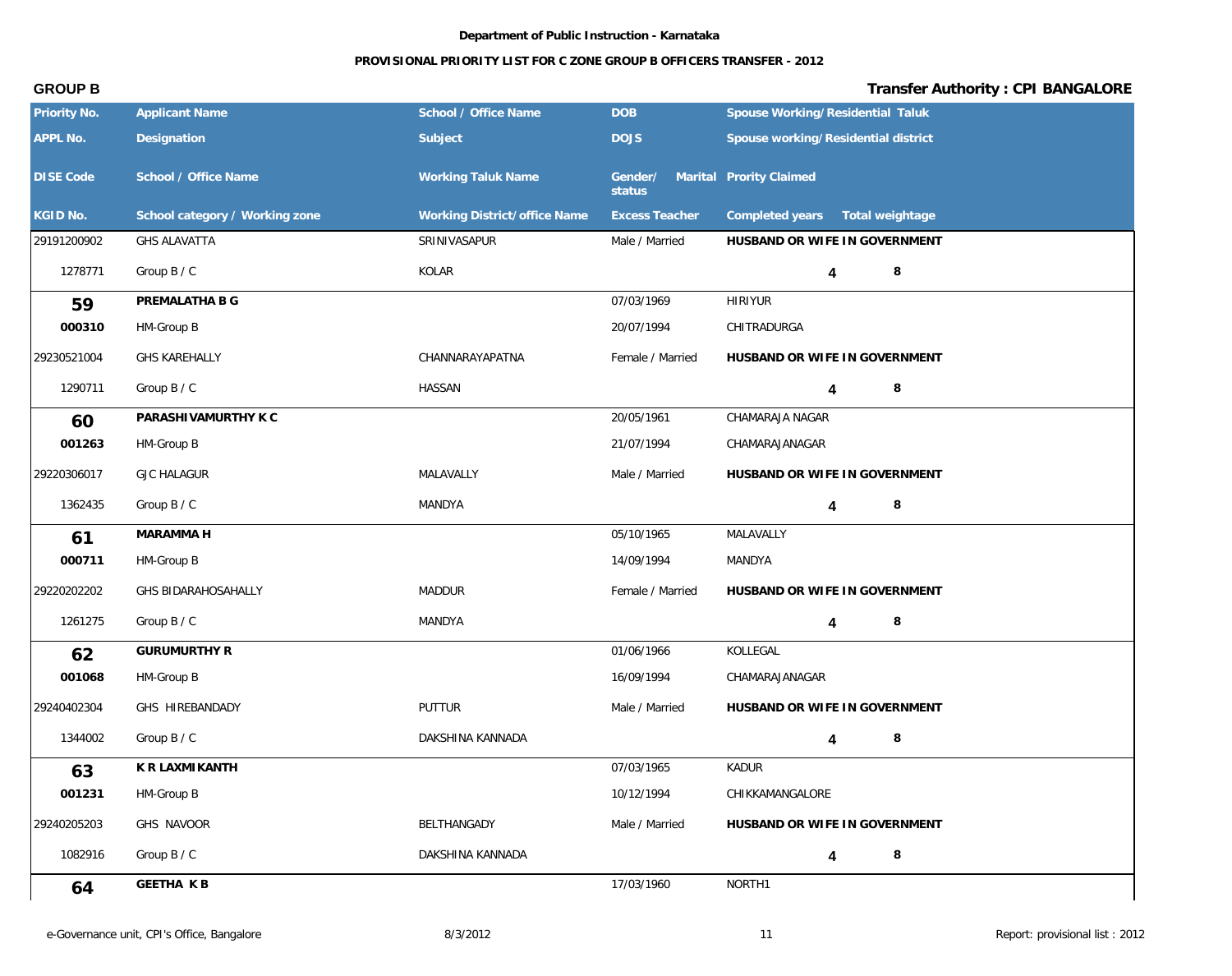## **PROVISIONAL PRIORITY LIST FOR C ZONE GROUP B OFFICERS TRANSFER - 2012**

| Priority No.     | <b>Applicant Name</b>          | School / Office Name         | <b>DOB</b>                                | Spouse Working/Residential Taluk    |
|------------------|--------------------------------|------------------------------|-------------------------------------------|-------------------------------------|
| APPL No.         | Designation                    | Subject                      | <b>DOJS</b>                               | Spouse working/Residential district |
| <b>DISE Code</b> | School / Office Name           | <b>Working Taluk Name</b>    | Gender/ Marital Prority Claimed<br>status |                                     |
| KGID No.         | School category / Working zone | Working District/office Name | <b>Excess Teacher</b>                     | Completed years<br>Total weightage  |
| 000568           | HM-Group B                     |                              | 26/12/1996                                | <b>BANGALORE NORTH</b>              |
| 29291117603      | GHS MALAMACHAHALLI             | SIDLAGHATTA                  | Female / Married                          | HUSBAND OR WIFE IN GOVERNMENT       |
| 1537663          | Group B / C                    | CHIKKABALLAPURA              |                                           | 8<br>4                              |
| 65               | CHANDREGOWDA S B               |                              | 03/07/1957                                | <b>BELUR</b>                        |
| 000312           | HM-Group B                     |                              | 23/12/2007                                | HASSAN                              |
| 29230408902      | GHS H.MALLAPURA                | <b>BELUR</b>                 | Male / Married                            | HUSBAND OR WIFE IN GOVERNMENT       |
| 1077147          | Group B / C                    | <b>HASSAN</b>                |                                           | 8<br>4                              |
| 66               | BASAVARAJAPPA S E              |                              | 01/06/1955                                | CHIKMAGALUR                         |
| 000306           | HM-Group B                     |                              | 31/12/2007                                | CHIKKAMANGALORE                     |
| 29230416803      | <b>GHS HANIKE</b>              | <b>BELUR</b>                 | Male / Married                            | HUSBAND OR WIFE IN GOVERNMENT       |
| 1077210          | Group B / C                    | <b>HASSAN</b>                |                                           | 8<br>4                              |
| 67               | SHIVALINGAIAH KM               |                              | 05/03/1953                                | RAMANAGARA                          |
| 000136           | HM-Group B                     |                              | 25/08/1989                                | RAMANAGARA                          |
| 29320820104      | G HS ALANATHA                  | KANAKAPURA                   | Male / Married                            | HUSBAND OR WIFE IN GOVERNMENT       |
| 1160762          | Group B / C                    | RAMANAGARA                   |                                           | 6<br>3                              |
| 68               | MAHESHWARI V                   |                              | 04/08/1958                                | $\overline{0}$                      |
| 000157           | HM-Group B                     |                              | 29/04/1999                                | 0                                   |
| 29190219002      | GHS KARMANGALA                 | BANGARAPETE                  | Female / Married                          | OTHER CASES WOMEN                   |
| 1722350          | Group B / C                    | KOLAR                        |                                           | 26<br>13                            |
| 69               | KHALIDA PARVEEN                |                              | 30/12/1961                                | $\mathbf 0$                         |
| 000068           | HM-Group B                     |                              | 29/04/1999                                | $\mathsf{O}\xspace$                 |
| 29220309509      | GHS KIRUGAVALU                 | MALAVALLY                    | Female / Married                          | OTHER CASES WOMEN                   |
| 1532442          | Group B / C                    | MANDYA                       |                                           | 26<br>13                            |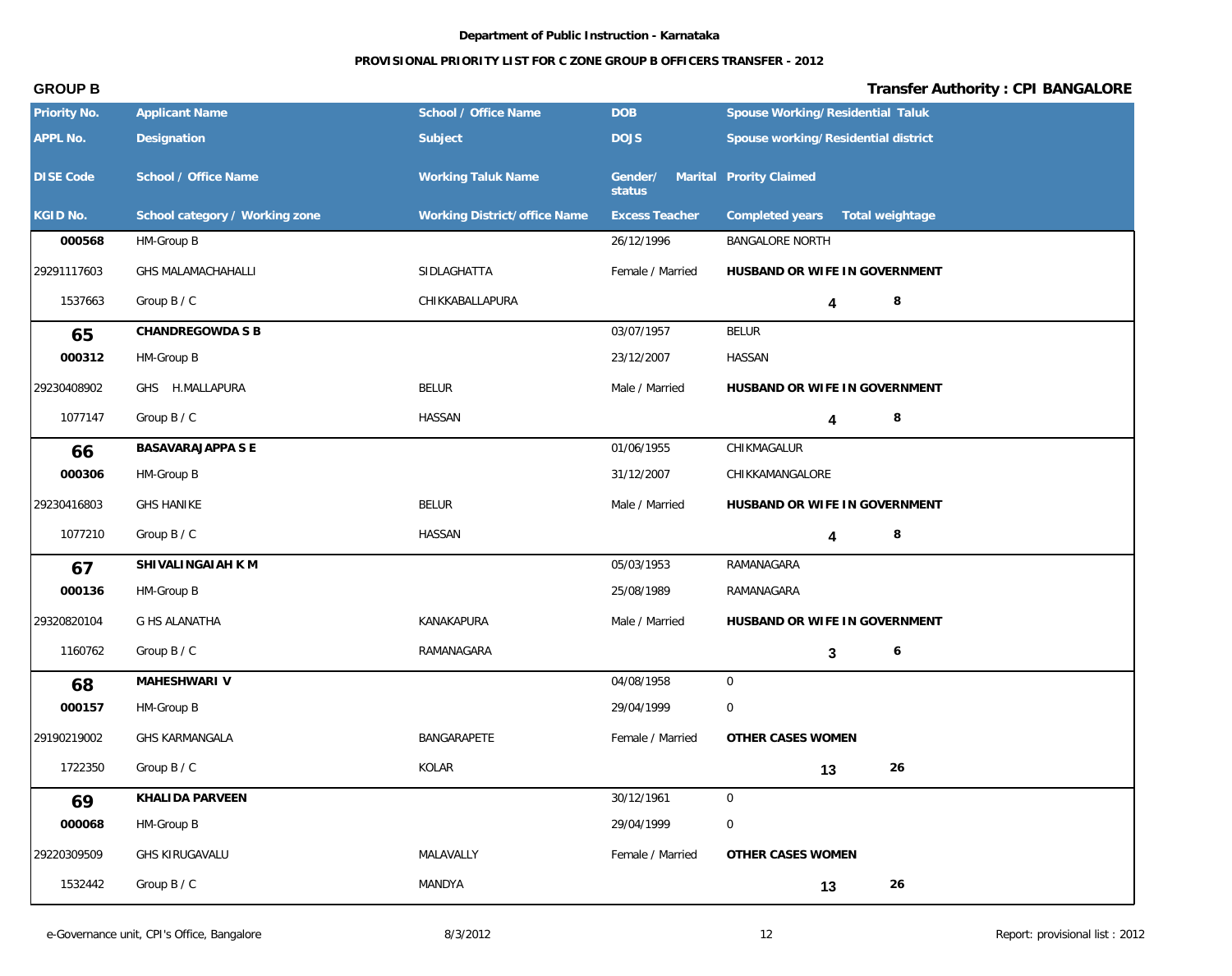| Priority No.     | <b>Applicant Name</b>          | School / Office Name         | DOB                   | Spouse Working/Residential Taluk    |
|------------------|--------------------------------|------------------------------|-----------------------|-------------------------------------|
| APPL No.         | Designation                    | Subject                      | <b>DOJS</b>           | Spouse working/Residential district |
| <b>DISE Code</b> | School / Office Name           | <b>Working Taluk Name</b>    | Gender/<br>status     | Marital Prority Claimed             |
| KGID No.         | School category / Working zone | Working District/office Name | <b>Excess Teacher</b> | Completed years<br>Total weightage  |
| 70               | JNANESWARI G                   |                              | 25/12/1968            | 0                                   |
| 000660           | HM-Group B                     |                              | 29/04/1999            | $\mathbf 0$                         |
| 29130313506      | <b>GHS GOWDANAHALLI</b>        | <b>HIRIYUR</b>               | Female / Married      | OTHER CASES WOMEN                   |
| 1411599          | Group B / C                    | CHITRADURGA                  |                       | 26<br>13                            |
| 71               | SYEDA ULFATH FATHIMA           |                              | 22/03/1960            | $\mathbf 0$                         |
| 001302           | HM-Group B                     |                              | 30/04/1999            | $\mathbf 0$                         |
| 29310311602      | <b>GHS DUDDANAHALLY</b>        | KORATAGERE                   | Female / Married      | OTHER CASES WOMEN                   |
| 1724831          | Group B / C                    | <b>MADHUGIRI</b>             |                       | 26<br>13                            |
| 72               | PRABHA M                       |                              | 09/06/1966            | $\overline{0}$                      |
| 000339           | HM-Group B                     |                              | 30/04/1999            | $\mathbf 0$                         |
| 29260309106      | GHS ANTHARA SANTE              | H.D.KOTE                     | Female / Married      | OTHER CASES WOMEN                   |
| 1406843          | Group B / C                    | <b>MYSORE</b>                |                       | 26<br>13                            |
| 73               | BHARATHI B P                   |                              | 20/05/1970            | NORTH4                              |
| 001085           | HM-Group B                     |                              | 30/04/1999            | <b>BANGALORE NORTH</b>              |
| 29280706503      | <b>GHS CHIKKAJALA</b>          | NORTH4                       | Female / Married      | OTHER CASES WOMEN                   |
| 1703408          | Group B / C                    | <b>BANGALORE NORTH</b>       |                       | 26<br>13                            |
| 74               | RUKMINI S                      |                              | 02/02/1973            | MYSORE NORTH                        |
| 000395           | HM-Group B                     |                              | 03/05/1999            | <b>MYSORE</b>                       |
| 29261010704      | <b>GHS KAMPALAPURA</b>         | PERIYA PATNA                 | Female / Married      | OTHER CASES WOMEN                   |
| 1532667          | Group B / C                    | <b>MYSORE</b>                |                       | 26<br>13                            |
| 75               | SHASHIKALA B H                 |                              | 09/06/1974            | $\overline{0}$                      |
| 000838           | HM-Group B                     |                              | 03/05/1999            | $\mathbf 0$                         |
| 29150704705      | <b>GCHS GUDDEKOPPA</b>         | THIRTHAHALLI                 | Female / Unmarried    | OTHER CASES WOMEN                   |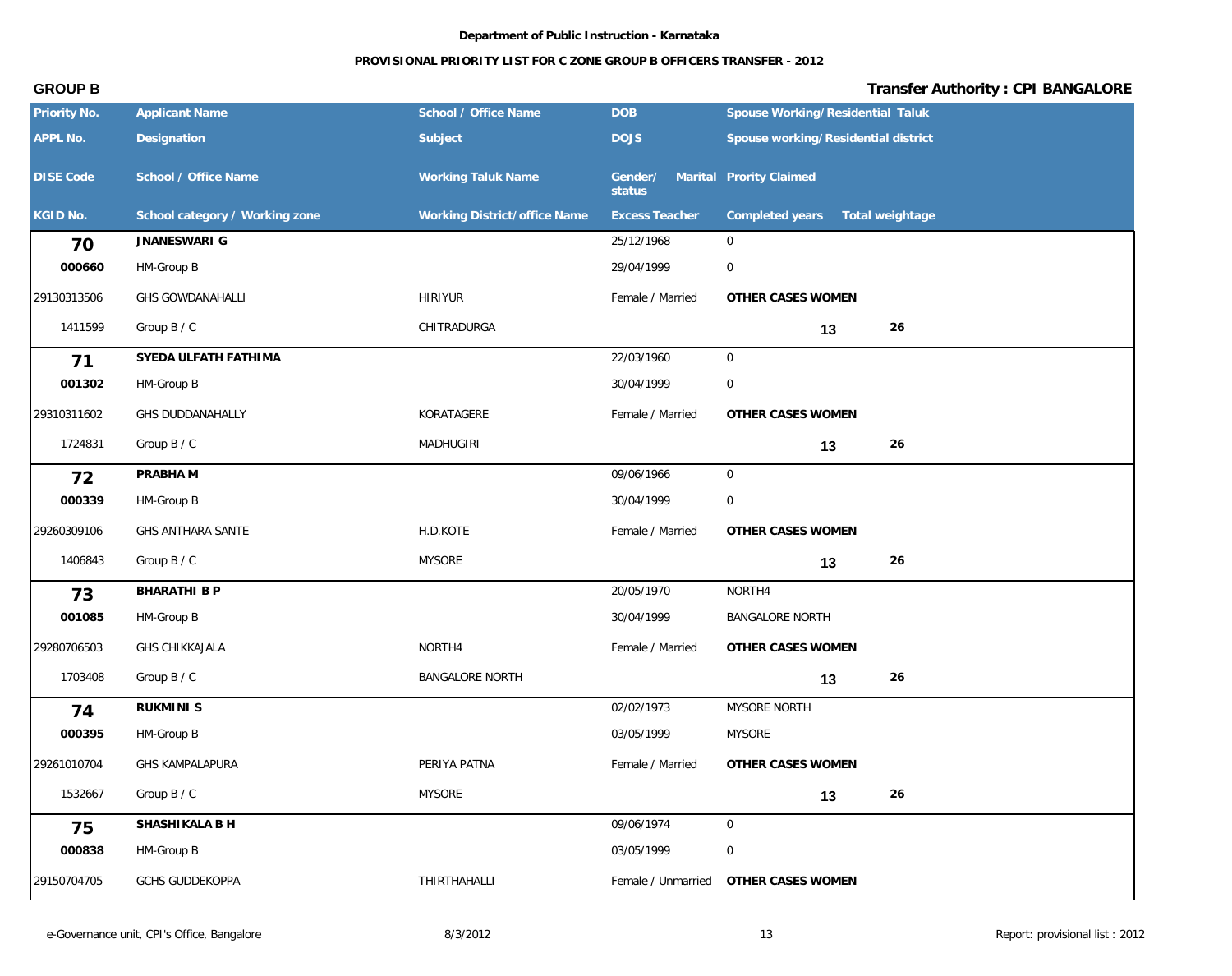### **PROVISIONAL PRIORITY LIST FOR C ZONE GROUP B OFFICERS TRANSFER - 2012**

| APPL No.<br>Designation<br>Subject<br><b>DOJS</b><br>Spouse working/Residential district<br>DISE Code<br>School / Office Name<br><b>Working Taluk Name</b><br>Gender/ Marital Prority Claimed<br>status<br>KGID No.<br>School category / Working zone<br>Working District/office Name<br><b>Excess Teacher</b><br>Completed years<br>Total weightage<br>1189346<br>Group B / C<br>SHIMOGA<br>26<br>13<br>THRIVENI K R<br>17/05/1971<br><b>HUNSUR</b><br>76<br>000470<br>Lecturer-DIET<br>29/04/1999<br><b>MYSORE</b><br>Female / Married<br>34292500021<br>DIET KODAGU<br>OTHER CASES WOMEN<br>Group B / C<br>KODAGU<br>24<br>1533026<br>12<br>20/12/1969<br>$\overline{0}$<br>MOHAN KUMARI N<br>77<br>000992<br>$\mathbf 0$<br>HM-Group B<br>30/04/1999<br>29230715602<br><b>GHS KALLAHAALY</b><br><b>HASSAN</b><br>Female / Unmarried<br>OTHER CASES WOMEN<br>1532395<br>Group B / C<br><b>HASSAN</b><br>24<br>12<br><b>RUKMINI R</b><br>15/05/1964<br>$\overline{0}$<br>78<br>$\boldsymbol{0}$<br>001198<br>HM-Group B<br>17/11/1999<br>GGHS BAGESHAPURA<br>ARASIKERE<br>Female / Married<br>OTHER CASES WOMEN<br>29230308802<br>1191747<br>Group B / C<br>HASSAN<br>24<br>12<br>RUKMINI R<br>15/05/1964<br>$\overline{0}$<br>78<br>$\boldsymbol{0}$<br>001198<br>17/11/1999<br>HM-Group B<br>29230308802<br>GHS BEGESHAPURA<br>ARASIKERE<br>Female / Married<br>OTHER CASES WOMEN<br>1191747<br>Group B / C<br>HASSAN<br>24<br>12<br>TAJ PARVEEN<br>04/01/1961<br>$\overline{0}$<br>79<br>000812<br>$\mathsf{O}\xspace$<br>HM-Group B<br>30/04/1999<br>29190214304<br><b>GHS HULKUR</b><br>BANGARAPETE<br>Female / Married<br>OTHER CASES WOMEN<br>1723385<br>Group B / C<br>KOLAR<br>22<br>11<br>UMA P<br>01/06/1969<br>$\mathsf{O}\xspace$<br>80<br>Vice Principal<br>16/11/1999 | Priority No. | <b>Applicant Name</b> | School / Office Name | <b>DOB</b> | Spouse Working/Residential Taluk |  |
|----------------------------------------------------------------------------------------------------------------------------------------------------------------------------------------------------------------------------------------------------------------------------------------------------------------------------------------------------------------------------------------------------------------------------------------------------------------------------------------------------------------------------------------------------------------------------------------------------------------------------------------------------------------------------------------------------------------------------------------------------------------------------------------------------------------------------------------------------------------------------------------------------------------------------------------------------------------------------------------------------------------------------------------------------------------------------------------------------------------------------------------------------------------------------------------------------------------------------------------------------------------------------------------------------------------------------------------------------------------------------------------------------------------------------------------------------------------------------------------------------------------------------------------------------------------------------------------------------------------------------------------------------------------------------------------------------------------------------------------------------------------------------------------|--------------|-----------------------|----------------------|------------|----------------------------------|--|
|                                                                                                                                                                                                                                                                                                                                                                                                                                                                                                                                                                                                                                                                                                                                                                                                                                                                                                                                                                                                                                                                                                                                                                                                                                                                                                                                                                                                                                                                                                                                                                                                                                                                                                                                                                                        |              |                       |                      |            |                                  |  |
|                                                                                                                                                                                                                                                                                                                                                                                                                                                                                                                                                                                                                                                                                                                                                                                                                                                                                                                                                                                                                                                                                                                                                                                                                                                                                                                                                                                                                                                                                                                                                                                                                                                                                                                                                                                        |              |                       |                      |            |                                  |  |
|                                                                                                                                                                                                                                                                                                                                                                                                                                                                                                                                                                                                                                                                                                                                                                                                                                                                                                                                                                                                                                                                                                                                                                                                                                                                                                                                                                                                                                                                                                                                                                                                                                                                                                                                                                                        |              |                       |                      |            |                                  |  |
|                                                                                                                                                                                                                                                                                                                                                                                                                                                                                                                                                                                                                                                                                                                                                                                                                                                                                                                                                                                                                                                                                                                                                                                                                                                                                                                                                                                                                                                                                                                                                                                                                                                                                                                                                                                        |              |                       |                      |            |                                  |  |
|                                                                                                                                                                                                                                                                                                                                                                                                                                                                                                                                                                                                                                                                                                                                                                                                                                                                                                                                                                                                                                                                                                                                                                                                                                                                                                                                                                                                                                                                                                                                                                                                                                                                                                                                                                                        |              |                       |                      |            |                                  |  |
|                                                                                                                                                                                                                                                                                                                                                                                                                                                                                                                                                                                                                                                                                                                                                                                                                                                                                                                                                                                                                                                                                                                                                                                                                                                                                                                                                                                                                                                                                                                                                                                                                                                                                                                                                                                        |              |                       |                      |            |                                  |  |
|                                                                                                                                                                                                                                                                                                                                                                                                                                                                                                                                                                                                                                                                                                                                                                                                                                                                                                                                                                                                                                                                                                                                                                                                                                                                                                                                                                                                                                                                                                                                                                                                                                                                                                                                                                                        |              |                       |                      |            |                                  |  |
|                                                                                                                                                                                                                                                                                                                                                                                                                                                                                                                                                                                                                                                                                                                                                                                                                                                                                                                                                                                                                                                                                                                                                                                                                                                                                                                                                                                                                                                                                                                                                                                                                                                                                                                                                                                        |              |                       |                      |            |                                  |  |
|                                                                                                                                                                                                                                                                                                                                                                                                                                                                                                                                                                                                                                                                                                                                                                                                                                                                                                                                                                                                                                                                                                                                                                                                                                                                                                                                                                                                                                                                                                                                                                                                                                                                                                                                                                                        |              |                       |                      |            |                                  |  |
|                                                                                                                                                                                                                                                                                                                                                                                                                                                                                                                                                                                                                                                                                                                                                                                                                                                                                                                                                                                                                                                                                                                                                                                                                                                                                                                                                                                                                                                                                                                                                                                                                                                                                                                                                                                        |              |                       |                      |            |                                  |  |
|                                                                                                                                                                                                                                                                                                                                                                                                                                                                                                                                                                                                                                                                                                                                                                                                                                                                                                                                                                                                                                                                                                                                                                                                                                                                                                                                                                                                                                                                                                                                                                                                                                                                                                                                                                                        |              |                       |                      |            |                                  |  |
|                                                                                                                                                                                                                                                                                                                                                                                                                                                                                                                                                                                                                                                                                                                                                                                                                                                                                                                                                                                                                                                                                                                                                                                                                                                                                                                                                                                                                                                                                                                                                                                                                                                                                                                                                                                        |              |                       |                      |            |                                  |  |
|                                                                                                                                                                                                                                                                                                                                                                                                                                                                                                                                                                                                                                                                                                                                                                                                                                                                                                                                                                                                                                                                                                                                                                                                                                                                                                                                                                                                                                                                                                                                                                                                                                                                                                                                                                                        |              |                       |                      |            |                                  |  |
|                                                                                                                                                                                                                                                                                                                                                                                                                                                                                                                                                                                                                                                                                                                                                                                                                                                                                                                                                                                                                                                                                                                                                                                                                                                                                                                                                                                                                                                                                                                                                                                                                                                                                                                                                                                        |              |                       |                      |            |                                  |  |
|                                                                                                                                                                                                                                                                                                                                                                                                                                                                                                                                                                                                                                                                                                                                                                                                                                                                                                                                                                                                                                                                                                                                                                                                                                                                                                                                                                                                                                                                                                                                                                                                                                                                                                                                                                                        |              |                       |                      |            |                                  |  |
|                                                                                                                                                                                                                                                                                                                                                                                                                                                                                                                                                                                                                                                                                                                                                                                                                                                                                                                                                                                                                                                                                                                                                                                                                                                                                                                                                                                                                                                                                                                                                                                                                                                                                                                                                                                        |              |                       |                      |            |                                  |  |
|                                                                                                                                                                                                                                                                                                                                                                                                                                                                                                                                                                                                                                                                                                                                                                                                                                                                                                                                                                                                                                                                                                                                                                                                                                                                                                                                                                                                                                                                                                                                                                                                                                                                                                                                                                                        |              |                       |                      |            |                                  |  |
|                                                                                                                                                                                                                                                                                                                                                                                                                                                                                                                                                                                                                                                                                                                                                                                                                                                                                                                                                                                                                                                                                                                                                                                                                                                                                                                                                                                                                                                                                                                                                                                                                                                                                                                                                                                        |              |                       |                      |            |                                  |  |
|                                                                                                                                                                                                                                                                                                                                                                                                                                                                                                                                                                                                                                                                                                                                                                                                                                                                                                                                                                                                                                                                                                                                                                                                                                                                                                                                                                                                                                                                                                                                                                                                                                                                                                                                                                                        |              |                       |                      |            |                                  |  |
|                                                                                                                                                                                                                                                                                                                                                                                                                                                                                                                                                                                                                                                                                                                                                                                                                                                                                                                                                                                                                                                                                                                                                                                                                                                                                                                                                                                                                                                                                                                                                                                                                                                                                                                                                                                        |              |                       |                      |            |                                  |  |
|                                                                                                                                                                                                                                                                                                                                                                                                                                                                                                                                                                                                                                                                                                                                                                                                                                                                                                                                                                                                                                                                                                                                                                                                                                                                                                                                                                                                                                                                                                                                                                                                                                                                                                                                                                                        |              |                       |                      |            |                                  |  |
|                                                                                                                                                                                                                                                                                                                                                                                                                                                                                                                                                                                                                                                                                                                                                                                                                                                                                                                                                                                                                                                                                                                                                                                                                                                                                                                                                                                                                                                                                                                                                                                                                                                                                                                                                                                        |              |                       |                      |            |                                  |  |
|                                                                                                                                                                                                                                                                                                                                                                                                                                                                                                                                                                                                                                                                                                                                                                                                                                                                                                                                                                                                                                                                                                                                                                                                                                                                                                                                                                                                                                                                                                                                                                                                                                                                                                                                                                                        |              |                       |                      |            |                                  |  |
|                                                                                                                                                                                                                                                                                                                                                                                                                                                                                                                                                                                                                                                                                                                                                                                                                                                                                                                                                                                                                                                                                                                                                                                                                                                                                                                                                                                                                                                                                                                                                                                                                                                                                                                                                                                        |              |                       |                      |            |                                  |  |
|                                                                                                                                                                                                                                                                                                                                                                                                                                                                                                                                                                                                                                                                                                                                                                                                                                                                                                                                                                                                                                                                                                                                                                                                                                                                                                                                                                                                                                                                                                                                                                                                                                                                                                                                                                                        |              |                       |                      |            |                                  |  |
|                                                                                                                                                                                                                                                                                                                                                                                                                                                                                                                                                                                                                                                                                                                                                                                                                                                                                                                                                                                                                                                                                                                                                                                                                                                                                                                                                                                                                                                                                                                                                                                                                                                                                                                                                                                        | 001119       |                       |                      |            | $\boldsymbol{0}$                 |  |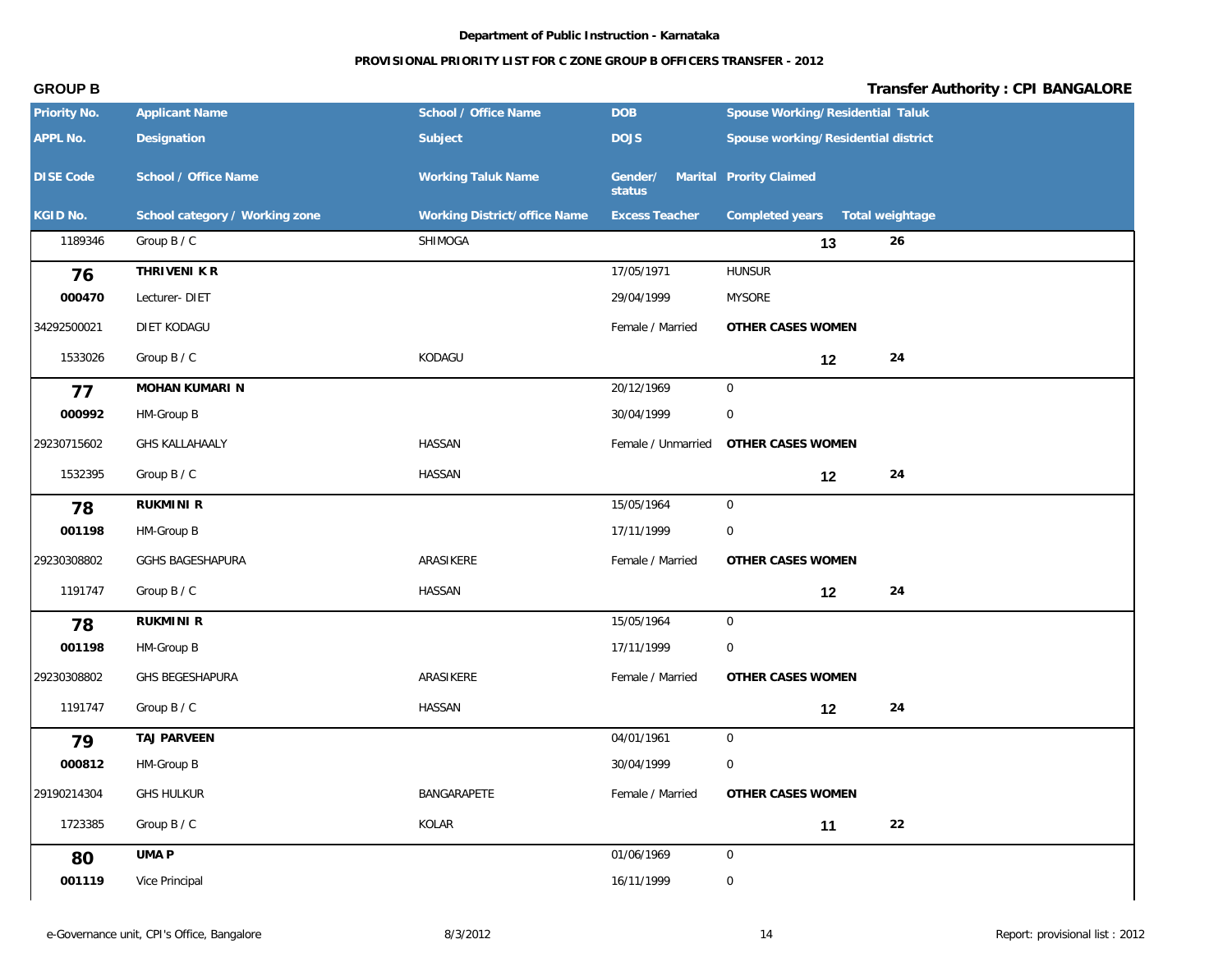### **PROVISIONAL PRIORITY LIST FOR C ZONE GROUP B OFFICERS TRANSFER - 2012**

| Priority No.     | <b>Applicant Name</b>          | School / Office Name         | DOB                                       | Spouse Working/Residential Taluk    |
|------------------|--------------------------------|------------------------------|-------------------------------------------|-------------------------------------|
| APPL No.         | Designation                    | Subject                      | <b>DOJS</b>                               | Spouse working/Residential district |
| <b>DISE Code</b> | School / Office Name           | Working Taluk Name           | Gender/ Marital Prority Claimed<br>status |                                     |
| KGID No.         | School category / Working zone | Working District/office Name | <b>Excess Teacher</b>                     | Completed years<br>Total weightage  |
| 29160202013      | GPUC HIRIYADKA                 | <b>UDUPI</b>                 | Female / Married                          | OTHER CASES WOMEN                   |
| 1382611          | Group B / C                    | <b>UDUPI</b>                 |                                           | 22<br>12                            |
| 81               | MAYAMMA E                      |                              | 10/11/1963                                | NAGAMANGALA                         |
| 000665           | HM-Group B                     |                              | 02/11/1990                                | MANDYA                              |
| 29220810805      | <b>GCHS MUTTEGERE</b>          | MANDYA NORTH                 | Female / Married                          | OTHER CASES WOMEN                   |
| 1070588          | Group B / C                    | MANDYA                       |                                           | 20<br>10                            |
| 82               | PRABHAVATHAMMA S               |                              | 01/06/1958                                | $\mathbf 0$                         |
| 000425           | HM-Group B                     |                              | 13/08/1984                                | $\boldsymbol{0}$                    |
| 29270116502      | <b>GHS BAGALI</b>              | CHAMARAJA NAGAR              | Female / Married                          | OTHER CASES WOMEN                   |
| 980519           | Group B / C                    | CHAMARAJANAGAR               |                                           | 17<br>9                             |
| 83               | <b>B RADHA</b>                 |                              | 21/02/1965                                | $\overline{0}$                      |
| 000183           | HM-Group B                     |                              | 19/11/1999                                | $\mathbf 0$                         |
| 29230511805      | <b>GHS BAGUR</b>               | CHANNARAYAPATNA              | Female / Married                          | OTHER CASES WOMEN                   |
| 1189362          | Group B / C                    | HASSAN                       |                                           | 17<br>11                            |
| 84               | ALAMELAMMA M S                 |                              | 30/07/1953                                | $\mathbf 0$                         |
| 000659           | HM-Group B                     |                              | 21/09/1984                                | $\mathbf 0$                         |
| 29220504307      | <b>GHS BHIMANA HALLI</b>       | NAGAMANGALA                  | Female / Married                          | OTHER CASES WOMEN                   |
| 1072721          | Group B / C                    | MANDYA                       |                                           | 8                                   |
| 85               | NIRMALA KUMARI Y M             |                              | 08/05/1960                                | $\mathbf 0$                         |
| 000375           | HM-Group B                     |                              | 12/12/1984                                | $\boldsymbol{0}$                    |
| 29290301602      | <b>GHS ANGAREKANHALLI</b>      | CHIKKABALLAPUR               | Female / Married                          | OTHER CASES WOMEN                   |
| 1148157          | Group B / C                    | CHIKKABALLAPURA              |                                           | 8<br>4                              |
| 86               | BRUNDADEVI D                   |                              | 07/04/1961                                | $\overline{0}$                      |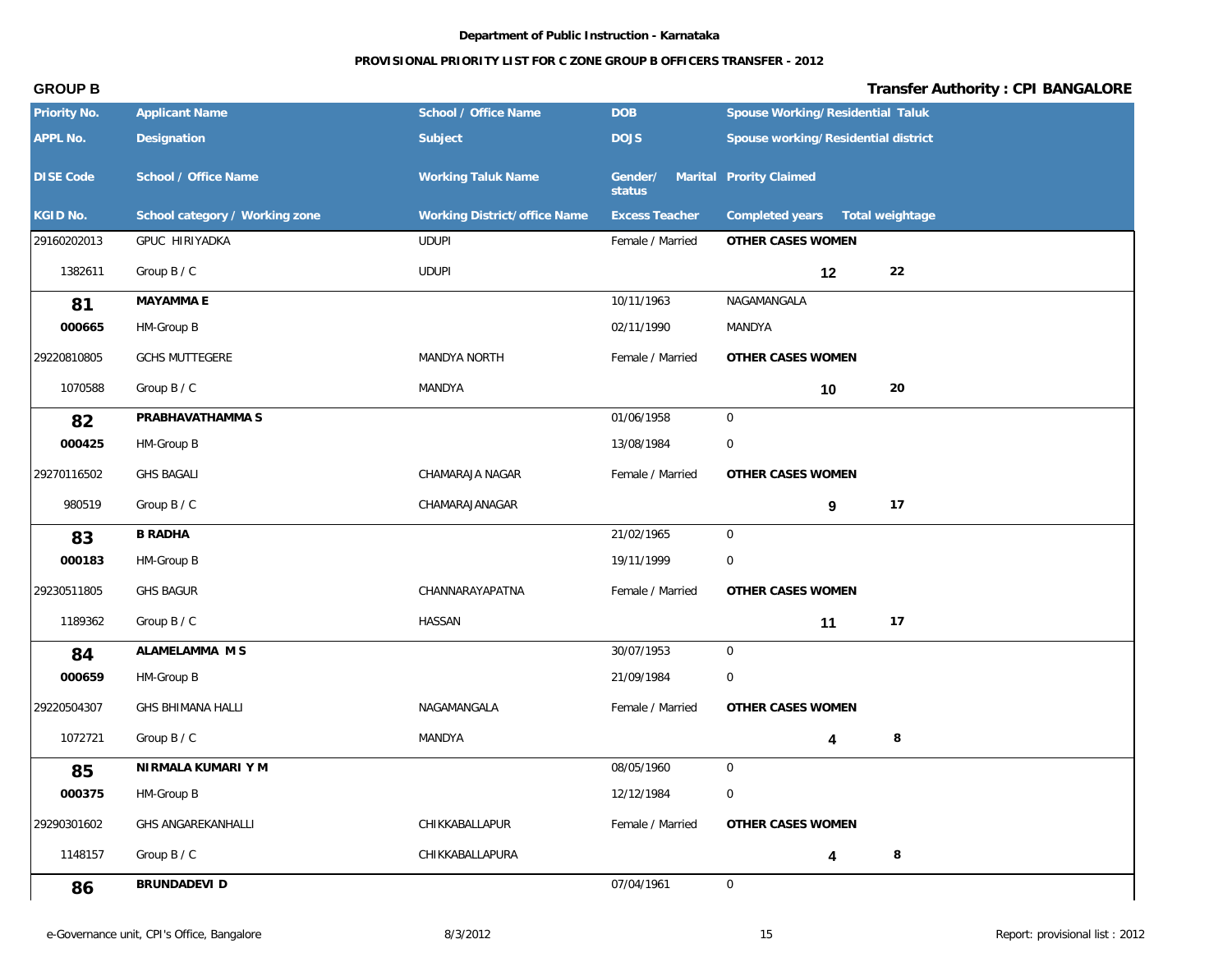## **PROVISIONAL PRIORITY LIST FOR C ZONE GROUP B OFFICERS TRANSFER - 2012**

| Priority No.     | <b>Applicant Name</b>          | School / Office Name         | <b>DOB</b>                                | Spouse Working/Residential Taluk      |
|------------------|--------------------------------|------------------------------|-------------------------------------------|---------------------------------------|
| APPL No.         | Designation                    | Subject                      | <b>DOJS</b>                               | Spouse working/Residential district   |
| <b>DISE Code</b> | School / Office Name           | <b>Working Taluk Name</b>    | Gender/ Marital Prority Claimed<br>status |                                       |
| KGID No.         | School category / Working zone | Working District/office Name | <b>Excess Teacher</b>                     | Completed years<br>Total weightage    |
| 000930           | HM-Group B                     |                              | 21/12/1984                                | $\mathbf 0$                           |
| 29180104804      | GHS H.THAMMADIHALLI            | CHIKKANAYAKANAHALLI          | Female / Married                          | OTHER CASES WOMEN                     |
| 1129951          | Group B / C                    | <b>TUMKUR</b>                |                                           | 8<br>4                                |
| 87               | HARINI M NAIK                  |                              | 01/12/1958                                | $\mathbf 0$                           |
| 000794           | HM-Group B                     |                              | 08/03/1985                                | $\mathbf 0$                           |
| 29160307802      | <b>GHS KALAVARA</b>            | KUNDAPURA                    | Female / Married                          | OTHER CASES WOMEN                     |
| 1231728          | Group B / C                    | <b>UDUPI</b>                 |                                           | 8<br>4                                |
| 88               | <b>B H PALLAVI</b>             |                              | 28/03/1962                                | $\mathsf{O}$                          |
| 000636           | HM-Group B                     |                              | 25/07/1994                                | $\overline{0}$                        |
| 29320801602      | G HS KADUJAKKASANDRA           | KANAKAPURA                   | Female / Married                          | OTHER CASES WOMEN                     |
| 1365564          | Group B / C                    | RAMANAGARA                   |                                           | 8<br>4                                |
| 89               | SHIVAMMA M                     |                              | 10/07/1970                                | $\mathbf 0$                           |
| 000500           | HM-Group B                     |                              | 14/09/1994                                | $\boldsymbol{0}$                      |
| 29260302106      | <b>GHS B.MATKERE</b>           | H.D.KOTE                     | Female / Unmarried                        | OTHER CASES WOMEN                     |
| 1353388          | Group B / C                    | <b>MYSORE</b>                |                                           | 8<br>4                                |
| 90               | MANJULA C R                    |                              | 20/07/1966                                | $\mathsf{O}$                          |
| 000469           | HM-Group B                     |                              | 03/10/1994                                | $\mathbf 0$                           |
| 29170604903      | <b>GHS KANATHI</b>             | CHIKMAGALUR                  | Female / Married                          | OTHER CASES WOMEN                     |
| 1343578          | Group B / C                    | CHIKKAMANGALORE              |                                           | $\,8\,$<br>4                          |
| 91               | JANAKI SP                      |                              | 01/07/1960                                | $\mathbf 0$                           |
| 000242           | HM-Group B                     |                              | 10/11/1994                                | $\overline{0}$                        |
| 29271303805      | GHS GIRLS RAMAPURA             | <b>HANUR</b>                 |                                           | Female / Unmarried  OTHER CASES WOMEN |
| 1306061          | Group B / C                    | CHAMARAJANAGAR               |                                           | 8<br>4                                |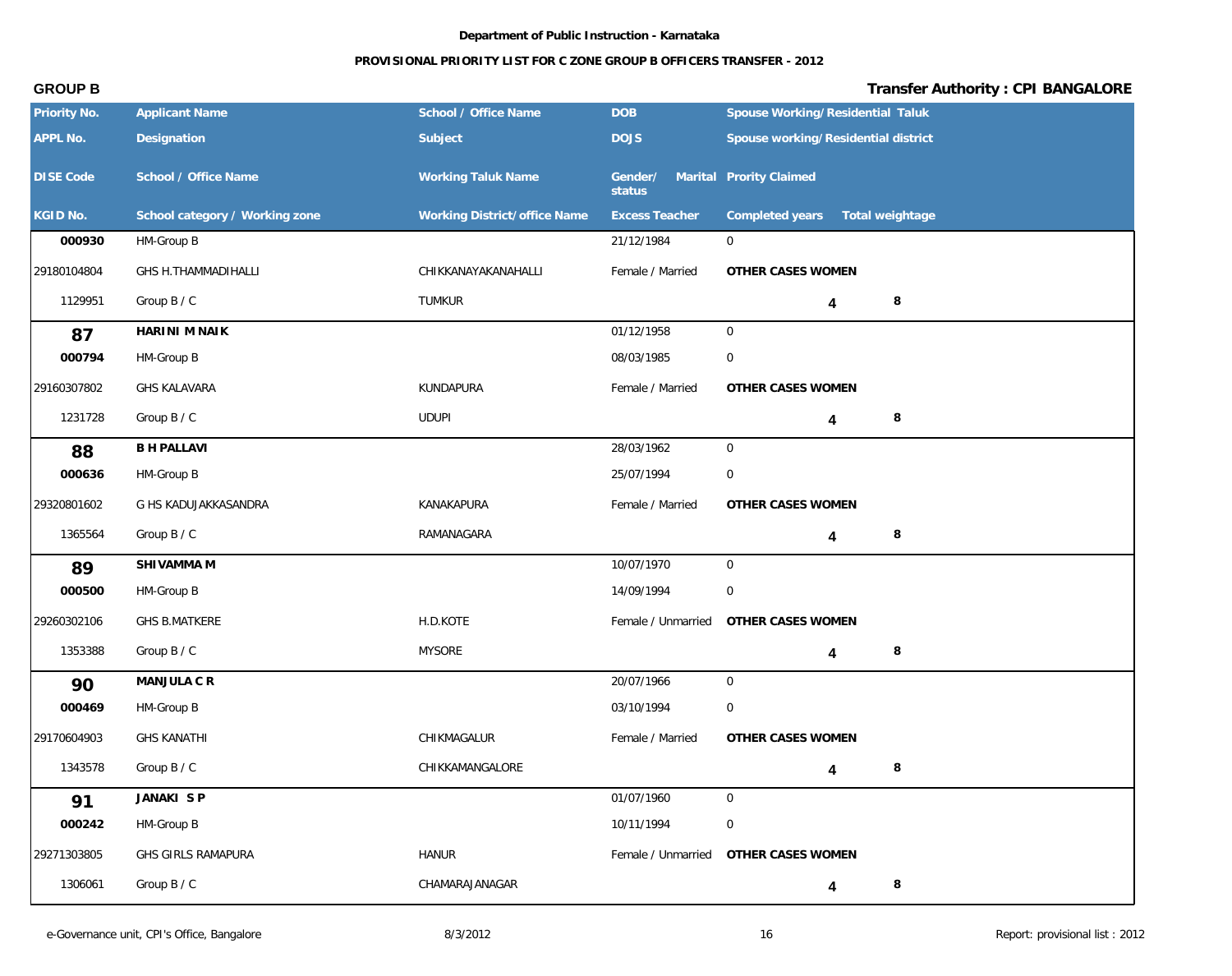| Priority No.     | <b>Applicant Name</b>          | School / Office Name         | <b>DOB</b>            | Spouse Working/Residential Taluk    |                 |
|------------------|--------------------------------|------------------------------|-----------------------|-------------------------------------|-----------------|
| APPL No.         | Designation                    | Subject                      | <b>DOJS</b>           | Spouse working/Residential district |                 |
| <b>DISE Code</b> | School / Office Name           | <b>Working Taluk Name</b>    | Gender/<br>status     | Marital Prority Claimed             |                 |
| KGID No.         | School category / Working zone | Working District/office Name | <b>Excess Teacher</b> | Completed years                     | Total weightage |
| 92               | SREENIVASAIAH D                |                              | 12/03/1961            | $\mathbf 0$                         |                 |
| 001145           | HM-Group B                     |                              | 03/05/1999            | $\mathbf 0$                         |                 |
| 29210118803      | G HS (COMP) YANTAGANAHALLI     | NELAMANGALA                  | Male / Married        | OTHER CASES MEN                     |                 |
| 1163400          | Group B / C                    | <b>BANGALORE RURAL</b>       |                       | 13                                  | 26              |
| 93               | K KANTHARAJU                   |                              | 06/06/1966            | $\mathbf 0$                         |                 |
| 001104           | HM-Group B                     |                              | 03/05/1999            | $\mathbf 0$                         |                 |
| 29260406403      | <b>GHS KATTEMALALAVADI</b>     | <b>HUNSUR</b>                | Male / Married        | OTHER CASES MEN                     |                 |
| 1532570          | Group B / C                    | <b>MYSORE</b>                |                       | 13                                  | 25              |
| 94               | H S YATHI KUMARA               |                              | 05/05/1963            | 0                                   |                 |
| 000363           | HM-Group B                     |                              | 03/05/1999            | 0                                   |                 |
| 29320522402      | G HS BELAGAVADI                | <b>MAGADI</b>                | Male / Married        | OTHER CASES MEN                     |                 |
| 1532646          | Group B / C                    | RAMANAGARA                   |                       | 12                                  | 24              |
| 95               | YARAPPA LM                     |                              | 01/04/1961            | $\overline{0}$                      |                 |
| 000861           | HM-Group B                     |                              | 06/05/1999            | $\mathbf 0$                         |                 |
| 29200405603      | GOVT HS HENNAGARA              | ANEKAL                       | Male / Married        | OTHER CASES MEN                     |                 |
| 1149194          | Group B / C                    | BANGALORE SOUTH              |                       | 12                                  | 24              |
| 96               | SHANKAR N                      |                              | 05/07/1971            | $\mathbf 0$                         |                 |
| 000255           | Lecturer-DIET                  |                              | 07/05/1999            | 0                                   |                 |
| 34292500021      | DIET KODAGU                    |                              | Male / Unmarried      | OTHER CASES MEN                     |                 |
| 1354035          | Group B / C                    | KODAGU                       |                       | 12                                  | 24              |
| 97               | NARAYANAPRASAD K Y             |                              | 09/12/1965            | $\mathsf{O}$                        |                 |
| 000413           | HM-Group B                     |                              | 17/11/1999            | $\mathbf 0$                         |                 |
| 29260618102      | <b>GHS MAVATHUR</b>            | K.R.NAGARA                   | Male / Married        | OTHER CASES MEN                     |                 |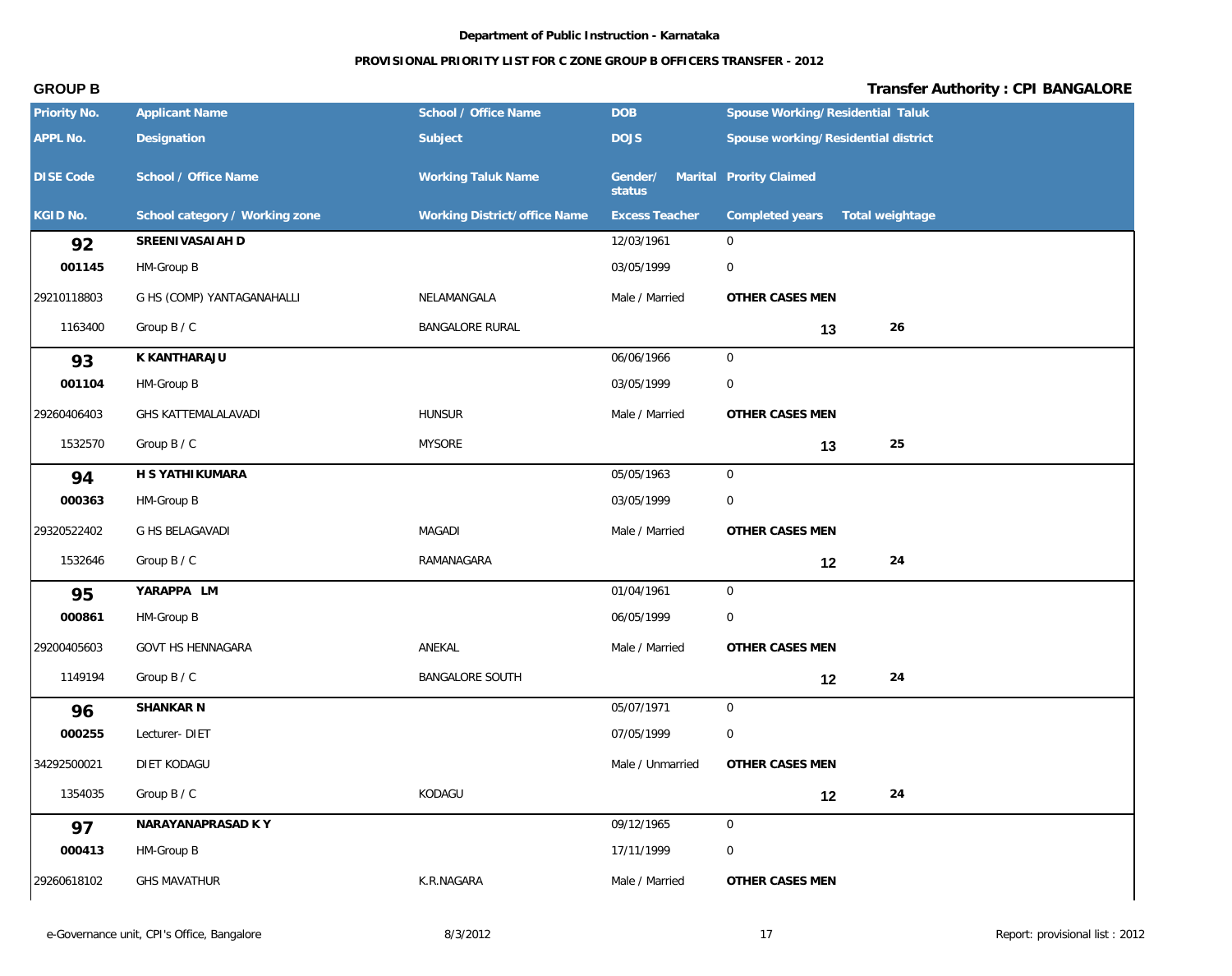### **PROVISIONAL PRIORITY LIST FOR C ZONE GROUP B OFFICERS TRANSFER - 2012**

| Priority No.     | <b>Applicant Name</b>          | School / Office Name         | <b>DOB</b>                                | Spouse Working/Residential Taluk    |
|------------------|--------------------------------|------------------------------|-------------------------------------------|-------------------------------------|
| APPL No.         | Designation                    | Subject                      | <b>DOJS</b>                               | Spouse working/Residential district |
| <b>DISE Code</b> | School / Office Name           | <b>Working Taluk Name</b>    | Gender/ Marital Prority Claimed<br>status |                                     |
| KGID No.         | School category / Working zone | Working District/office Name | <b>Excess Teacher</b>                     | Completed years<br>Total weightage  |
| 1190999          | Group B / C                    | <b>MYSORE</b>                |                                           | 24<br>12                            |
| 98               | RUDRASWAMY V                   |                              | 01/06/1967                                | TURUVEKERE                          |
| 000557           | Lecturer-DIET                  |                              | 04/05/1999                                | TUMKUR                              |
| 34292500021      | DIET KODAGU                    |                              | Male / Married                            | OTHER CASES MEN                     |
| 1663474          | Group B / C                    | KODAGU                       |                                           | 22<br>11                            |
| 99               | RADHA KRISHNA S R              |                              | 01/09/1962                                | $\overline{0}$                      |
| 000817           | HM-Group B                     |                              | 22/11/1999                                | $\mathbf 0$                         |
| 29290320903      | GHS REDDYGOLLAVARAHALLI        | CHIKKABALLAPUR               | Male / Unmarried                          | OTHER CASES MEN                     |
| 1486702          | Group B / C                    | CHIKKABALLAPURA              |                                           | 22<br>11                            |
| 100              | MANJAPPA SH                    |                              | 02/11/1958                                | $\overline{0}$                      |
| 000545           | HM-Group B                     |                              | 02/06/1984                                | $\boldsymbol{0}$                    |
| 29150403202      | <b>GHS HARAGI</b>              | SHIKARIPUR                   | Male / Married                            | OTHER CASES MEN                     |
| 1177850          | Group B / C                    | SHIMOGA                      |                                           | 20<br>10                            |
| 101              | VIJAYAKUMAR                    |                              | 08/04/1959                                | $\overline{0}$                      |
| 000410           | Vice Principal                 |                              | 07/09/1985                                | $\boldsymbol{0}$                    |
| 29270116905      | <b>GPUC KUDERU</b>             | CHAMARAJA NAGAR              | Male / Married                            | OTHER CASES MEN                     |
| 980515           | Group B / C                    | CHAMARAJANAGAR               |                                           | 20<br>10                            |
| 102              | SOMAPPA U                      |                              | 01/06/1962                                | $\overline{0}$                      |
| 001154           | HM-Group B                     |                              | 23/09/1985                                | $\mathsf{O}\xspace$                 |
| 29130123202      | GHS BASAVNASHIVANAKERE         | CHITRADURGA                  | Male / Married                            | OTHER CASES MEN                     |
| 1236776          | Group B / C                    | CHITRADURGA                  |                                           | 20<br>10                            |
| 103              | <b>RAMAKRISHNA</b>             |                              | 08/05/1961                                | $\mathsf{O}\xspace$                 |
| 001159           | HM-Group B                     |                              | 31/10/1986                                | $\boldsymbol{0}$                    |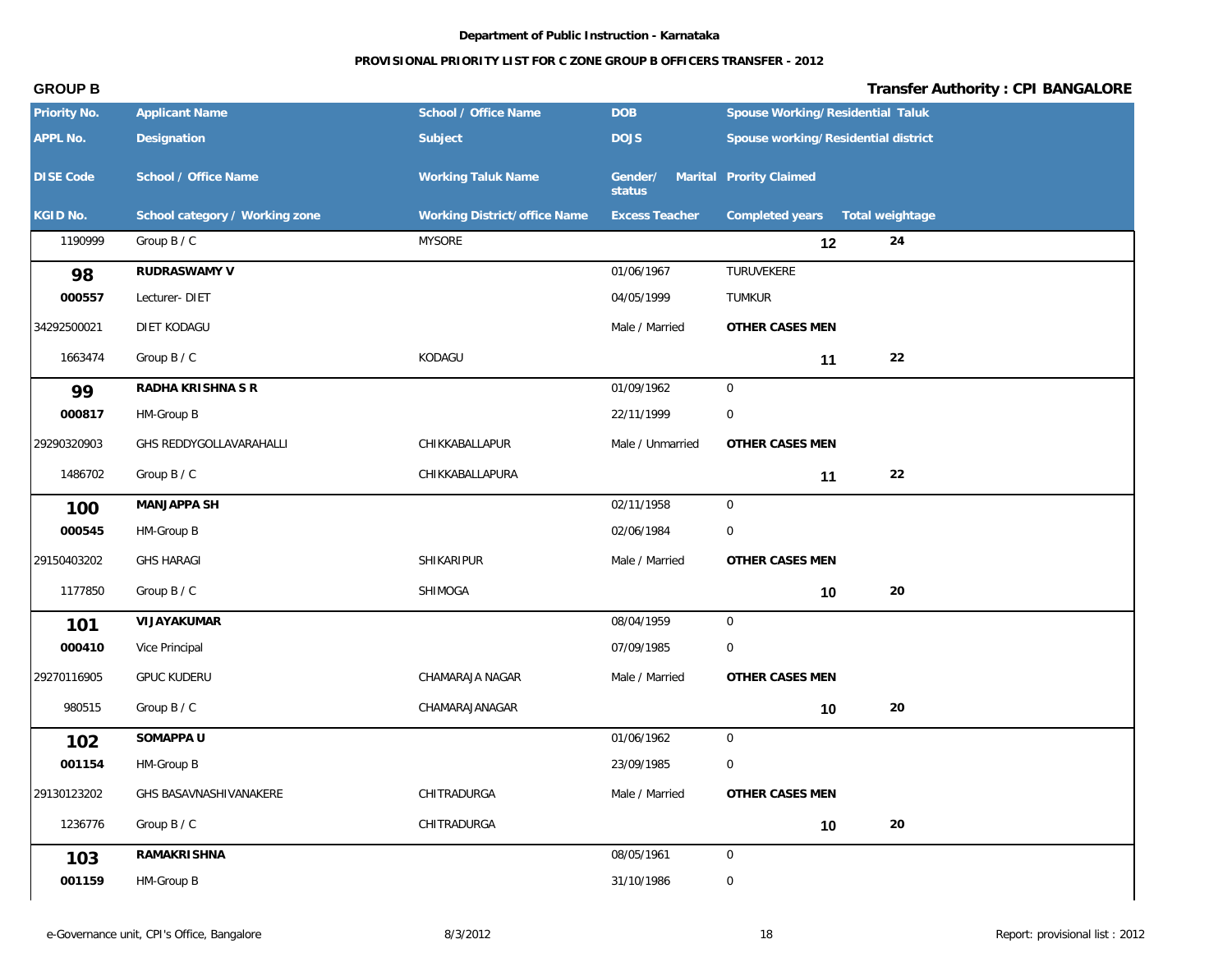## **PROVISIONAL PRIORITY LIST FOR C ZONE GROUP B OFFICERS TRANSFER - 2012**

| Priority No.     | <b>Applicant Name</b>              | School / Office Name         | <b>DOB</b>                                | Spouse Working/Residential Taluk    |  |
|------------------|------------------------------------|------------------------------|-------------------------------------------|-------------------------------------|--|
| APPL No.         | Designation                        | Subject                      | <b>DOJS</b>                               | Spouse working/Residential district |  |
| <b>DISE Code</b> | School / Office Name               | <b>Working Taluk Name</b>    | Gender/ Marital Prority Claimed<br>status |                                     |  |
| KGID No.         | School category / Working zone     | Working District/office Name | <b>Excess Teacher</b>                     | Completed years<br>Total weightage  |  |
| 29220300102      | GHS AGASANAPURA                    | MALAVALLY                    | Male / Married                            | OTHER CASES MEN                     |  |
| 1143703          | Group B / C                        | MANDYA                       |                                           | 20<br>10                            |  |
| 104              | NARAYANASWAMY A C                  |                              | 31/10/1974                                | $\overline{0}$                      |  |
| 001269           | HM-Group B                         |                              | 17/11/1999                                | $\overline{0}$                      |  |
| 29290401605      | <b>GHS ANOOR</b>                   | CHINTAMANI                   | Male / Married                            | OTHER CASES MEN                     |  |
| 1191010          | Group B / C                        | CHIKKABALLAPURA              |                                           | 20<br>10                            |  |
| 105              | H GANGADHAR                        |                              | 08/02/1964                                | $\overline{0}$                      |  |
| 000117           | HM-Group B                         |                              | 03/05/1999                                | $\overline{0}$                      |  |
| 29230724702      | GHS DODDAGENIGERE                  | HASSAN                       | Male / Married                            | OTHER CASES MEN                     |  |
| 1532873          | Group B / C                        | <b>HASSAN</b>                |                                           | 19<br>12                            |  |
| 106              | CHANNAPPA A                        |                              | 03/07/1962                                | $\overline{0}$                      |  |
| 000353           | HM-Group B                         |                              | 30/10/1986                                | $\overline{0}$                      |  |
| 29130521801      | <b>G.H.S THANDAGE</b>              | HOSADURGA                    | Male / Married                            | OTHER CASES MEN                     |  |
| 1194692          | Group B / C                        | CHITRADURGA                  |                                           | 18<br>9                             |  |
| 107              | <b>DASAPPA</b>                     |                              | 05/03/1962                                | $\overline{0}$                      |  |
| 000440           | HM-Group B                         |                              | 31/01/1987                                | $\overline{0}$                      |  |
| 29230333604      | <b>GHS NERLIGE</b>                 | ARASIKERE                    | Male / Married                            | OTHER CASES MEN                     |  |
| 1149982          | Group B / C                        | HASSAN                       |                                           | 18<br>9                             |  |
| 108              | VENKATEH K V                       |                              | 08/06/1965                                | $\overline{0}$                      |  |
| 000926           | Vice Principal                     |                              | 06/05/1999                                | $\boldsymbol{0}$                    |  |
| 29280706321      | GOVT COMPOSITE HIGH SCHOOL BAGALUR | NORTH4                       | Male / Married                            | OTHER CASES MEN                     |  |
| 1363717          | Group B / C                        | <b>BANGALORE NORTH</b>       |                                           | 18<br>12                            |  |
| 109              | <b>MALLIKARJUNA</b>                |                              | 17/06/1958                                | $\overline{0}$                      |  |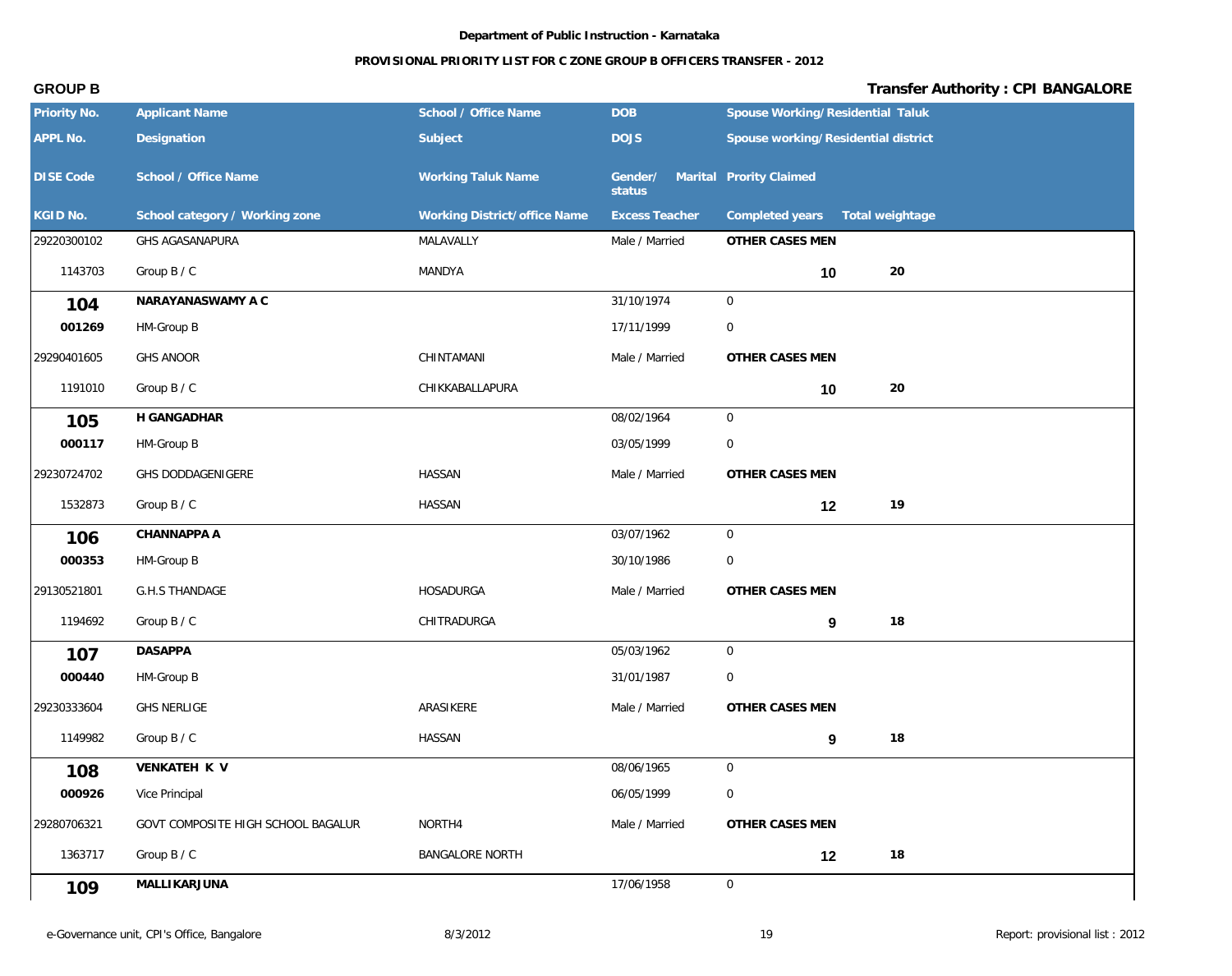## **PROVISIONAL PRIORITY LIST FOR C ZONE GROUP B OFFICERS TRANSFER - 2012**

| Priority No.     | <b>Applicant Name</b>          | School / Office Name         | <b>DOB</b>                                | Spouse Working/Residential Taluk    |
|------------------|--------------------------------|------------------------------|-------------------------------------------|-------------------------------------|
| APPL No.         | Designation                    | Subject                      | <b>DOJS</b>                               | Spouse working/Residential district |
| <b>DISE Code</b> | School / Office Name           | <b>Working Taluk Name</b>    | Gender/ Marital Prority Claimed<br>status |                                     |
| KGID No.         | School category / Working zone | Working District/office Name | <b>Excess Teacher</b>                     | Completed years<br>Total weightage  |
| 000822           | HM-Group B                     |                              | 02/09/1985                                | $\mathbf 0$                         |
| 29261100203      | GHS DODDA MULAGUD              | T.N.PURA                     | Male / Married                            | OTHER CASES MEN                     |
| 1194224          | Group B / C                    | <b>MYSORE</b>                |                                           | 16<br>8                             |
| 110              | NINGAPPA C                     |                              | 26/11/1955                                | $\overline{0}$                      |
| 000960           | HM-Group B                     |                              | 30/12/1985                                | $\mathbf 0$                         |
| 29130305003      | G.HS.AMBALAGERE                | <b>HIRIYUR</b>               | Male / Married                            | OTHER CASES MEN                     |
| 1129241          | Group B / C                    | CHITRADURGA                  |                                           | 16<br>8                             |
| 111              | YALLAPPA AK                    |                              | 01/06/1958                                | $\overline{0}$                      |
| 000437           | HM-Group B                     |                              | 01/06/1984                                | $\mathbf 0$                         |
| 29140609302      | GHS - MEDIKERANAHALLI          | <b>JAGALUR</b>               | Male / Married                            | OTHER CASES MEN                     |
| 1316185          | Group B / C                    | DAVANAGERE                   |                                           | 14<br>$\boldsymbol{9}$              |
| 112              | SOMAPPA C                      |                              | 03/03/1955                                | $\overline{0}$                      |
| 000765           | Vice Principal                 |                              | 14/08/1984                                | 0                                   |
| 29140702610      | GJC-HALUVAGALU                 | HARAPANAHALLI                | Male / Married                            | OTHER CASES MEN                     |
| 1092149          | Group B / C                    | DAVANAGERE                   |                                           | 14<br>$\overline{7}$                |
| 113              | D H HOSAPET                    |                              | 01/06/1958                                | $\overline{0}$                      |
| 000997           | HM-Group B                     |                              | 18/08/1984                                | $\mathbf 0$                         |
| 29140402705      | GHS - HALIVANA                 | HARIHARA                     | Male / Married                            | OTHER CASES MEN                     |
| 1033454          | Group B / C                    | DAVANAGERE                   |                                           | 12<br>$6\phantom{1}$                |
| 114              | VISWANATHA RAO CHAVAN          |                              | 05/09/1958                                | $\overline{0}$                      |
| 000551           | HM-Group B                     |                              | 19/11/1982                                | $\mathsf{O}\xspace$                 |
| 29230736404      | <b>GHS KATTAYA</b>             | HASSAN                       | Male / Married                            | OTHER CASES MEN                     |
| 897821           | Group B / C                    | HASSAN                       |                                           | $10$<br>$\overline{\mathbf{5}}$     |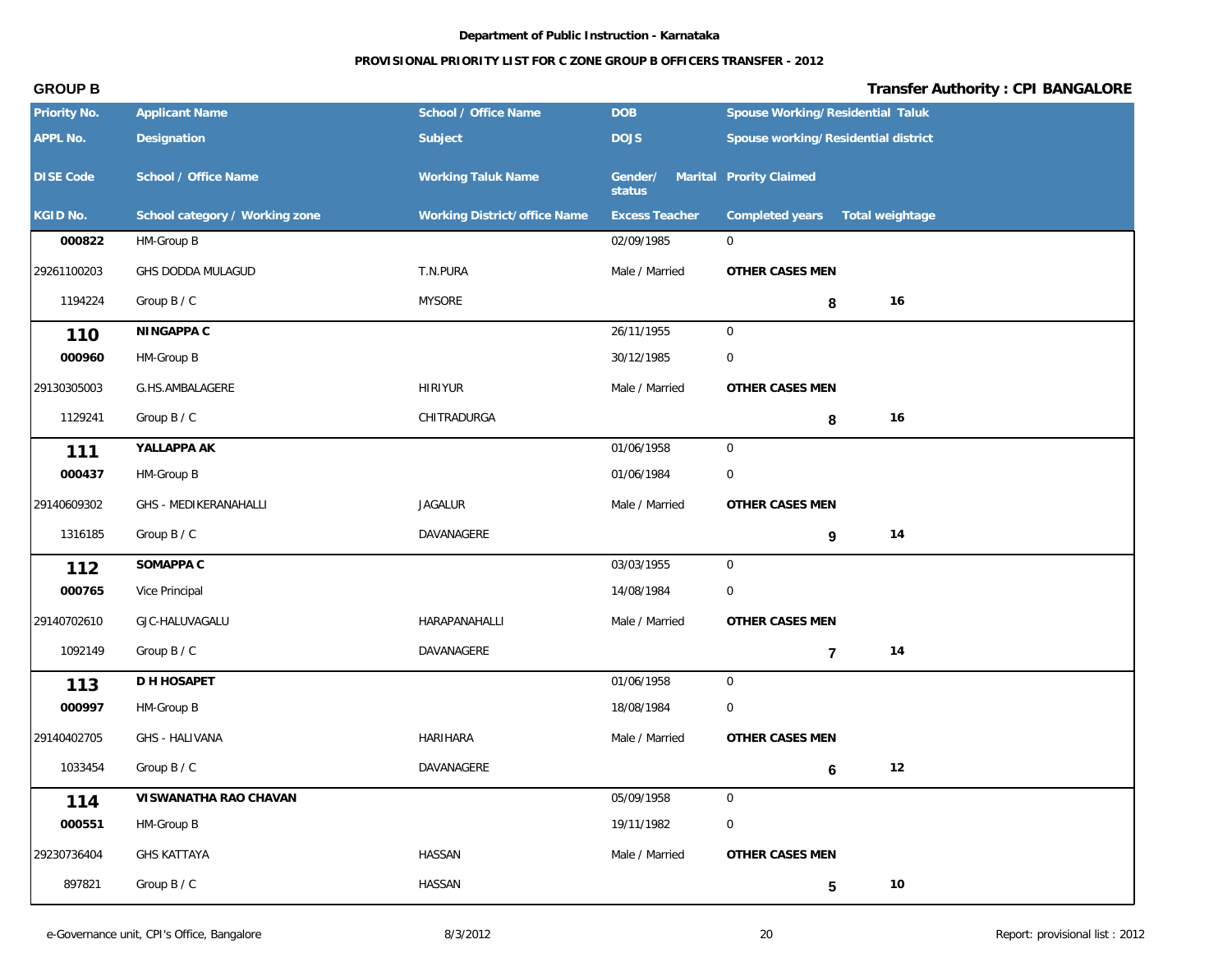### **PROVISIONAL PRIORITY LIST FOR C ZONE GROUP B OFFICERS TRANSFER - 2012**

| Priority No.     | <b>Applicant Name</b>          | School / Office Name         | <b>DOB</b>            | Spouse Working/Residential Taluk    |
|------------------|--------------------------------|------------------------------|-----------------------|-------------------------------------|
| APPL No.         | Designation                    | Subject                      | <b>DOJS</b>           | Spouse working/Residential district |
| <b>DISE Code</b> | School / Office Name           | <b>Working Taluk Name</b>    | Gender/<br>status     | Marital Prority Claimed             |
| KGID No.         | School category / Working zone | Working District/office Name | <b>Excess Teacher</b> | Completed years<br>Total weightage  |
| 115              | SHIVARAMA BHAT P               |                              | 08/07/1958            | $\mathbf 0$                         |
| 000250           | HM-Group B                     |                              | 22/11/1982            | $\mathbf 0$                         |
| 29240406103      | GHS SARVE                      | PUTTUR                       | Male / Married        | OTHER CASES MEN                     |
| 987253           | Group B / C                    | DAKSHINA KANNADA             |                       | $10$<br>$\sqrt{5}$                  |
| 116              | ASWATHANARAYANA S P            |                              | 05/12/1957            | $\mathbf 0$                         |
| 001224           | HM-Group B                     |                              | 16/12/1982            | $\mathbf 0$                         |
| 29150500808      | <b>GHS SHETTIKERE</b>          | SHIMOGA                      | Male / Married        | OTHER CASES MEN                     |
| 880197           | Group B / C                    | SHIMOGA                      |                       | $10$<br>$5\phantom{.0}$             |
| 117              | H KALANAYAKA                   |                              | 18/06/1967            | 0                                   |
| 000256           | HM-Group B                     |                              | 10/09/1992            | 0                                   |
| 29270206002      | GHS HUNDI PURA                 | GUNDULPET                    | Male / Married        | OTHER CASES MEN                     |
| 1248360          | Group B / C                    | CHAMARAJANAGAR               |                       | $10$<br>5                           |
| 118              | CHENIGARAMAIAH                 |                              | 18/06/1968            | $\overline{0}$                      |
| 001075           | HM-Group B                     |                              | 28/09/1992            | $\mathbf 0$                         |
| 29310424004      | <b>GHS CHIKKAMALUR</b>         | <b>MADHUGIRI</b>             | Male / Married        | OTHER CASES MEN                     |
| 1131427          | Group B / C                    | MADHUGIRI                    |                       | 10<br>$5\phantom{.0}$               |
| 119              | VENKATARAMU C V                |                              | 06/04/1962            | $\mathbf 0$                         |
| 000128           | HM-Group B                     |                              | 30/09/1992            | 0                                   |
| 29320701403      | G HS HONNAYAKANAHALLI          | CHANNAPATNA                  | Male / Married        | OTHER CASES MEN                     |
| 1151537          | Group B / C                    | RAMANAGARA                   |                       | 10<br>$5\phantom{.0}$               |
| 120              | NAGARAJA R                     |                              | 01/06/1967            | CHITRADURGA                         |
| 001017           | HM-Group B                     |                              | 30/09/1992            | CHITRADURGA                         |
| 29130300404      | <b>GHS MARADIHALLI</b>         | <b>HIRIYUR</b>               | Male / Married        | OTHER CASES MEN                     |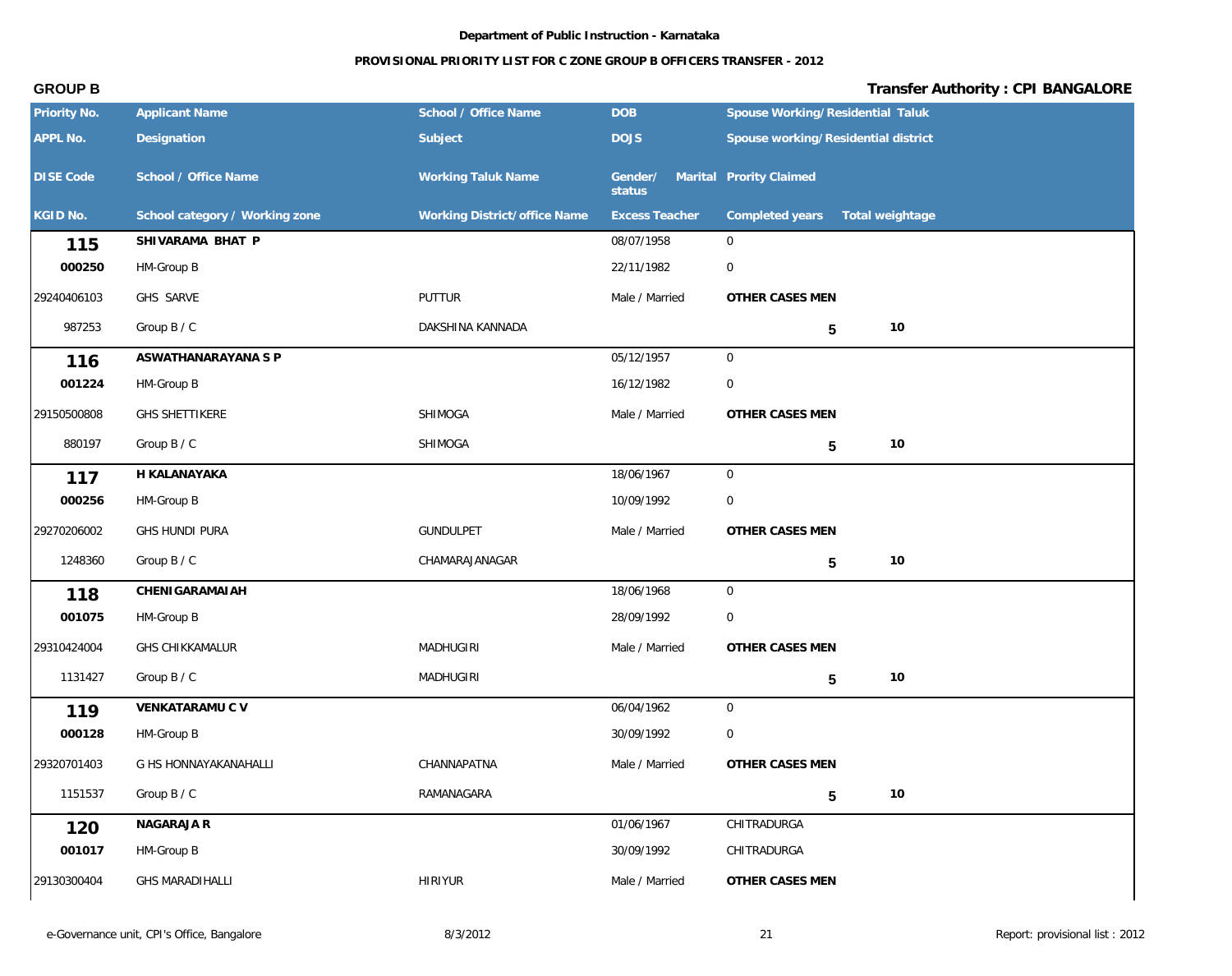### **PROVISIONAL PRIORITY LIST FOR C ZONE GROUP B OFFICERS TRANSFER - 2012**

| Priority No.     | <b>Applicant Name</b>          | School / Office Name         | <b>DOB</b>            | Spouse Working/Residential Taluk    |
|------------------|--------------------------------|------------------------------|-----------------------|-------------------------------------|
| APPL No.         | Designation                    | Subject                      | <b>DOJS</b>           | Spouse working/Residential district |
| <b>DISE Code</b> | School / Office Name           | <b>Working Taluk Name</b>    | Gender/<br>status     | Marital Prority Claimed             |
| KGID No.         | School category / Working zone | Working District/office Name | <b>Excess Teacher</b> | Completed years  Total weightage    |
| 1312105          | Group B / C                    | CHITRADURGA                  |                       | 10<br>5                             |
| 121              | MALLIKARJUNA D                 |                              | 04/06/1967            | $\overline{0}$                      |
| 000924           | HM-Group B                     |                              | 19/07/1994            | $\overline{0}$                      |
| 29130307708      | <b>G.H.S KODIHALLI</b>         | <b>HIRIYUR</b>               | Male / Married        | OTHER CASES MEN                     |
| 1313692          | Group B / C                    | CHITRADURGA                  |                       | 10<br>5                             |
| 122              | CHITTAIAH H                    |                              | 28/07/1969            | $\overline{0}$                      |
| 000885           | HM-Group B                     |                              | 17/05/2007            | $\overline{0}$                      |
| 29310409303      | <b>GHS BEDATTUR</b>            | MADHUGIRI                    | Male / Married        | OTHER CASES MEN                     |
| 1289785          | Group B / C                    | MADHUGIRI                    |                       | 10<br>5                             |
| 123              | MARISWAMY H P                  |                              | 02/04/1962            | $\overline{0}$                      |
| 000607           | HM-Group B                     |                              | 30/05/2007            | $\mathbf 0$                         |
| 29220416702      | <b>GHS THIMMANAHOSUR</b>       | MANDYA SOUTH                 | Male / Married        | OTHER CASES MEN                     |
| 1529750          | Group B / C                    | MANDYA                       |                       | 10<br>5                             |
| 124              | NARAYANAPPA K                  |                              | 08/04/1953            | $\overline{0}$                      |
| 000907           | HM-Group B                     |                              | 15/06/1978            | $\overline{0}$                      |
| 29290516902      | <b>GHS NAKKALAHALLI</b>        | GOWRIBIDANUR                 | Male / Married        | OTHER CASES MEN                     |
| 1004083          | Group B / C                    | CHIKKABALLAPURA              |                       | $\,8\,$<br>4                        |
| 125              | THIMMAIAH A                    |                              | 25/03/1955            | $\overline{0}$                      |
| 000903           | HM-Group B                     |                              | 06/08/1979            | $\boldsymbol{0}$                    |
| 29290506303      | <b>GHS GADARE</b>              | GOWRIBIDANUR                 | Male / Married        | OTHER CASES MEN                     |
| 654571           | Group B / C                    | CHIKKABALLAPURA              |                       | $\,8\,$<br>4                        |
| 126              | MANOHARA R                     |                              | 05/05/1953            | $\overline{0}$                      |
| 000016           | HM-Group B                     |                              | 09/08/1980            | $\boldsymbol{0}$                    |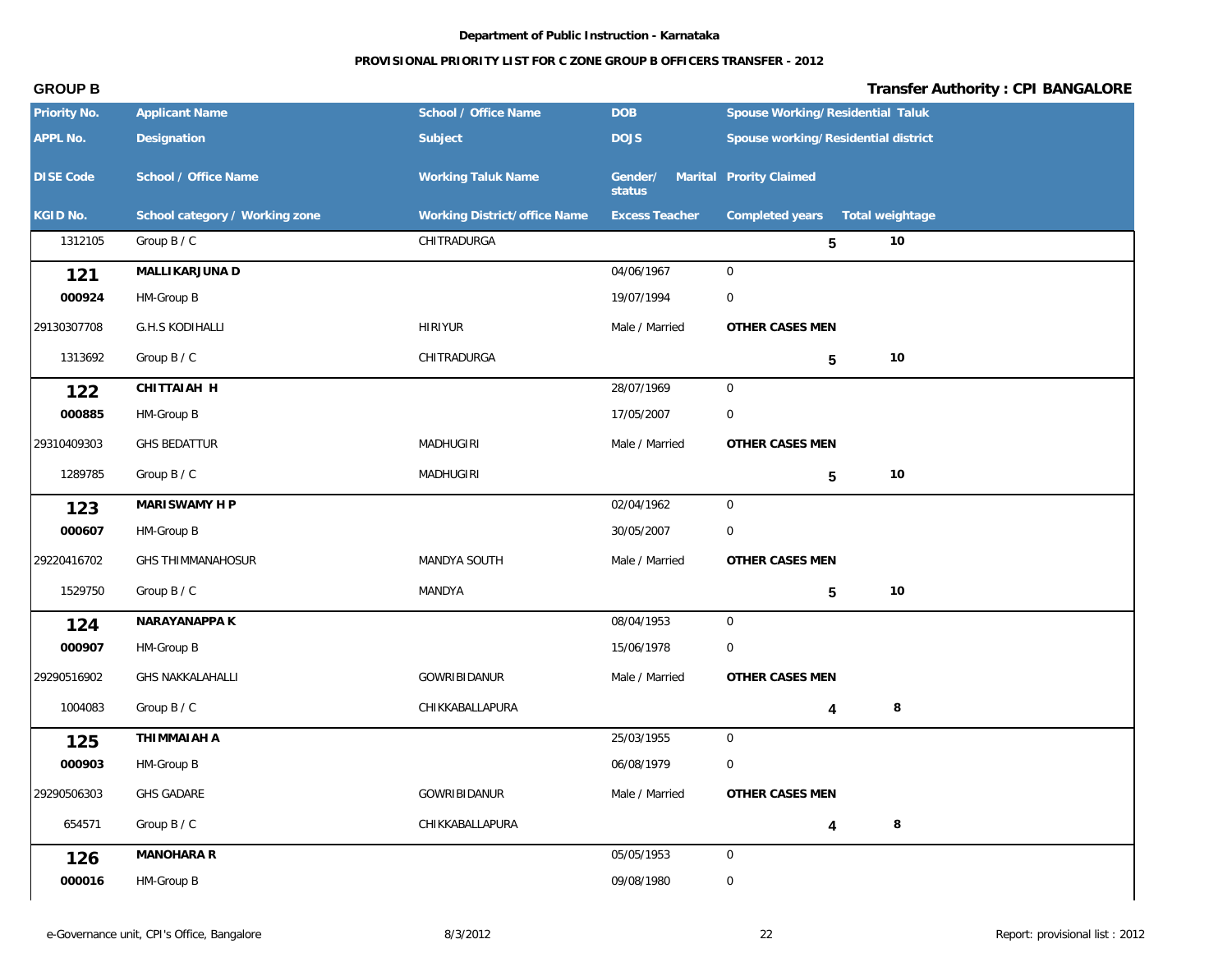### **PROVISIONAL PRIORITY LIST FOR C ZONE GROUP B OFFICERS TRANSFER - 2012**

| Priority No.     | <b>Applicant Name</b>          | School / Office Name         | <b>DOB</b>                                | Spouse Working/Residential Taluk    |
|------------------|--------------------------------|------------------------------|-------------------------------------------|-------------------------------------|
| APPL No.         | Designation                    | Subject                      | <b>DOJS</b>                               | Spouse working/Residential district |
| <b>DISE Code</b> | School / Office Name           | <b>Working Taluk Name</b>    | Gender/ Marital Prority Claimed<br>status |                                     |
| KGID No.         | School category / Working zone | Working District/office Name | <b>Excess Teacher</b>                     | Completed years<br>Total weightage  |
| 29230726102      | GHS S. DEVIHALLY               | HASSAN                       | Male / Married                            | OTHER CASES MEN                     |
| 953515           | Group B / C                    | HASSAN                       |                                           | 8<br>4                              |
| 127              | K N RAMAKRISHNAPPA             |                              | 04/05/1955                                | $\overline{0}$                      |
| 000576           | HM-Group B                     |                              | 01/06/1984                                | $\mathbf 0$                         |
| 29291108907      | GHS GANJIGUNTE                 | SIDLAGHATTA                  | Male / Married                            | OTHER CASES MEN                     |
| 114809           | Group B / C                    | CHIKKABALLAPURA              |                                           | 8<br>4                              |
| 128              | NAGESH M                       |                              | 01/01/1960                                | $\mathbf 0$                         |
| 000492           | HM-Group B                     |                              | 27/06/1984                                | $\mathbf 0$                         |
| 29190703503      | GHS BELAMARANAHALLI            | KOLAR                        | Male / Married                            | OTHER CASES MEN                     |
| 114776           | Group B / C                    | KOLAR                        |                                           | $\,8\,$<br>4                        |
| 129              | SHIVA SWAMY B M                |                              | 07/04/1954                                | $\overline{0}$                      |
| 000911           | HM-Group B                     |                              | 13/08/1984                                | $\mathbf 0$                         |
| 29320607505      | GHS THOREDODDI                 | RAMANAGARA                   | Male / Married                            | OTHER CASES MEN                     |
| 1071372          | Group B / C                    | RAMANAGARA                   |                                           | 8<br>4                              |
| 130              | K T PUNDARIKA                  |                              | 07/09/1954                                | $\mathbf 0$                         |
| 000737           | HM-Group B                     |                              | 16/08/1984                                | 0                                   |
| 29240500408      | GHS AJJAVARA                   | SULLIA                       | Male / Married                            | OTHER CASES MEN                     |
| 998275           | Group B / C                    | DAKSHINA KANNADA             |                                           | 8                                   |
| 131              | KUMARAPPA GN                   |                              | 24/05/1955                                | $\mathsf{O}$                        |
| 000964           | HM-Group B                     |                              | 17/08/1984                                | $\boldsymbol{0}$                    |
| 29170709506      | GHS DARADAHALLI                | MOODIGERE                    | Male / Married                            | OTHER CASES MEN                     |
| 1077328          | Group B / C                    | CHIKKAMANGALORE              |                                           | $\,8\,$<br>4                        |
| 132              | <b>KRISHNAPPA</b>              |                              | 14/01/1959                                | $\mathbf 0$                         |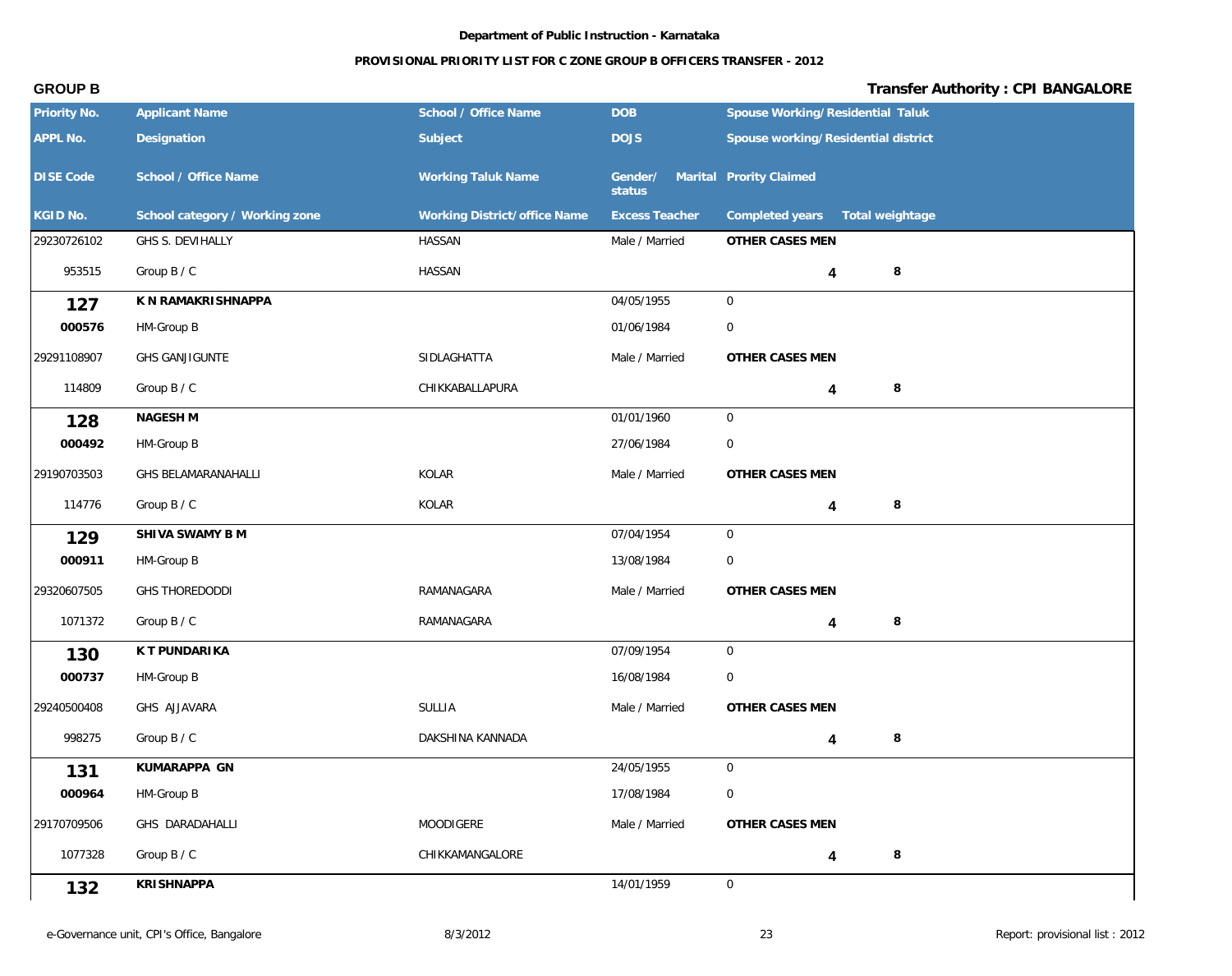## **PROVISIONAL PRIORITY LIST FOR C ZONE GROUP B OFFICERS TRANSFER - 2012**

| Priority No.     | <b>Applicant Name</b>          | School / Office Name         | <b>DOB</b>                                | Spouse Working/Residential Taluk    |
|------------------|--------------------------------|------------------------------|-------------------------------------------|-------------------------------------|
| APPL No.         | Designation                    | Subject                      | <b>DOJS</b>                               | Spouse working/Residential district |
| <b>DISE Code</b> | School / Office Name           | <b>Working Taluk Name</b>    | Gender/ Marital Prority Claimed<br>status |                                     |
| KGID No.         | School category / Working zone | Working District/office Name | <b>Excess Teacher</b>                     | Completed years<br>Total weightage  |
| 000933           | HM-Group B                     |                              | 17/08/1984                                | $\overline{0}$                      |
| 29230102202      | GHS CHIKKAKANAGALU             | ALUR                         | Male / Married                            | OTHER CASES MEN                     |
| 1195560          | Group B / C                    | <b>HASSAN</b>                |                                           | 8<br>4                              |
| 133              | SUNDARESHA UK                  |                              | 29/03/1959                                | $\mathbf 0$                         |
| 000776           | HM-Group B                     |                              | 31/10/1984                                | $\mathbf 0$                         |
| 29230105102      | GHS HONNENAHALLY KUDIGE        | ALUR                         | Male / Married                            | OTHER CASES MEN                     |
| 1562931          | Group B / C                    | <b>HASSAN</b>                |                                           | 8<br>4                              |
| 134              | GOVINDAPPA C                   |                              | 04/02/1961                                | $\mathsf{O}$                        |
| 000769           | HM-Group B                     |                              | 10/12/1984                                | 0                                   |
| 29230114902      | <b>GHS KALLARE</b>             | ALUR                         | Male / Married                            | OTHER CASES MEN                     |
| 1855702          | Group B / C                    | <b>HASSAN</b>                |                                           | $\, 8$<br>4                         |
| 135              | K G VIJAYA DEVA                |                              | 22/04/1958                                | $\mathbf 0$                         |
| 000616           | HM-Group B                     |                              | 13/12/1984                                | $\overline{0}$                      |
| 29150200802      | <b>GHS HOSANADU</b>            | HOSANAGAR                    | Male / Married                            | OTHER CASES MEN                     |
| 1177766          | Group B / C                    | SHIMOGA                      |                                           | 8<br>4                              |
| 136              | GAVIGOWDA G B                  |                              | 20/10/1959                                | $\mathsf{O}$                        |
| 000080           | HM-Group B                     |                              | 14/12/1984                                | $\mathbf 0$                         |
| 29220533302      | GHS T.CHANNAPURA               | NAGAMANGALA                  | Male / Married                            | OTHER CASES MEN                     |
| 1072028          | Group B / C                    | MANDYA                       |                                           | $\,8\,$<br>$\overline{\mathbf{4}}$  |
| 137              | PARAMESWARA T R                |                              | 01/06/1961                                | $\boldsymbol{0}$                    |
| 000627           | HM-Group B                     |                              | 26/12/1984                                | $\mathbf 0$                         |
| 29170700305      | GHS HORANADU                   | MOODIGERE                    | Male / Married                            | OTHER CASES MEN                     |
| 2077706          | Group B / C                    | CHIKKAMANGALORE              |                                           | 8<br>4                              |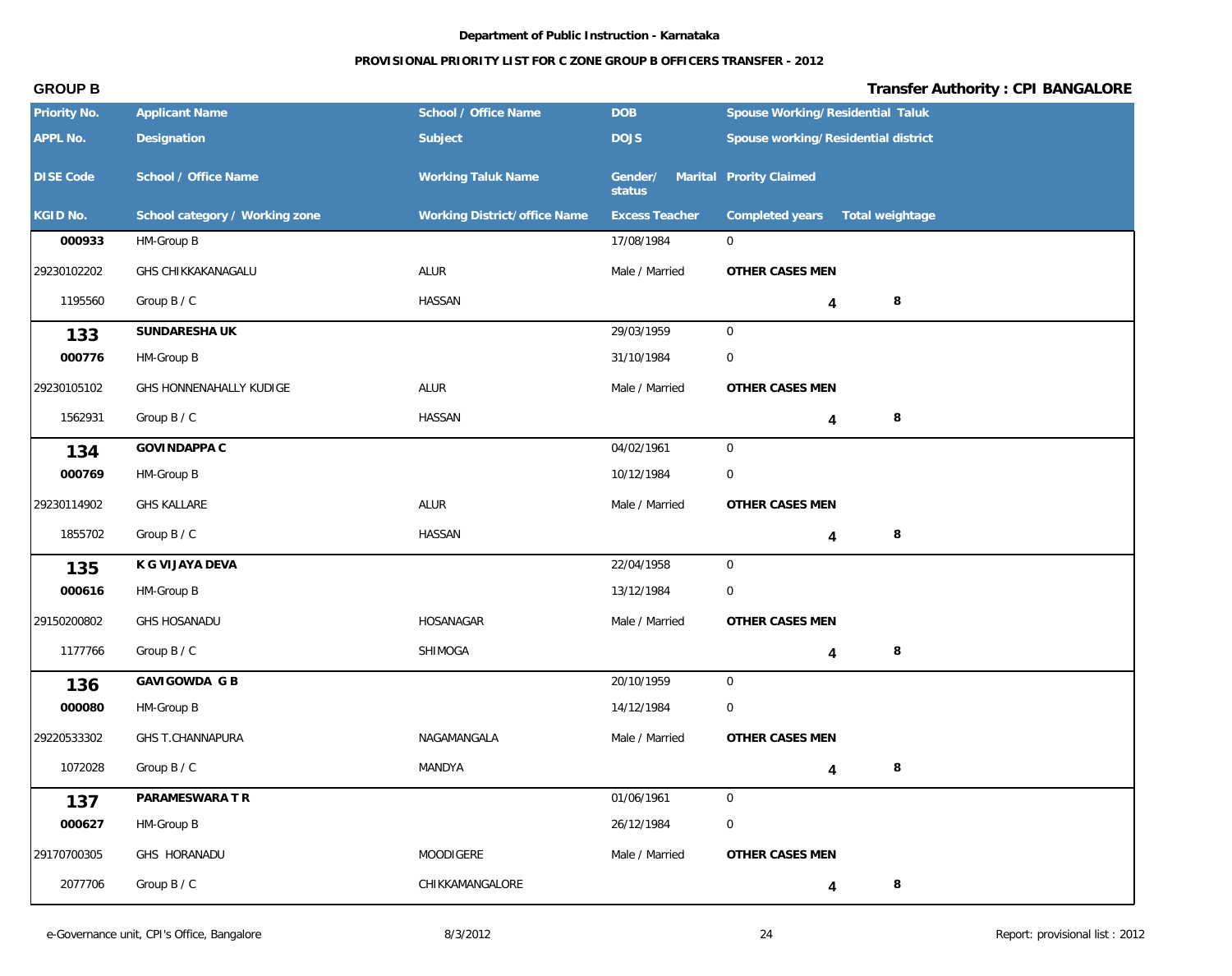## **PROVISIONAL PRIORITY LIST FOR C ZONE GROUP B OFFICERS TRANSFER - 2012**

| Priority No.     | <b>Applicant Name</b>               | School / Office Name         | DOB                   | Spouse Working/Residential Taluk    |
|------------------|-------------------------------------|------------------------------|-----------------------|-------------------------------------|
| APPL No.         | Designation                         | Subject                      | <b>DOJS</b>           | Spouse working/Residential district |
| <b>DISE Code</b> | School / Office Name                | <b>Working Taluk Name</b>    | Gender/<br>status     | Marital Prority Claimed             |
| KGID No.         | School category / Working zone      | Working District/office Name | <b>Excess Teacher</b> | Completed years<br>Total weightage  |
| 138              | RAMANA REDDY K N                    |                              | 15/11/1960            | $\overline{0}$                      |
| 000211           | HM-Group B                          |                              | 13/03/1985            | $\overline{0}$                      |
| 29290422102      | <b>GHS KORLAPARTHI</b>              | CHINTAMANI                   | Male / Married        | OTHER CASES MEN                     |
| 1148509          | Group B / C                         | CHIKKABALLAPURA              |                       | 8<br>4                              |
| 139              | T SRINIVASAIAH                      |                              | 02/06/1957            | $\overline{0}$                      |
| 000866           | HM-Group B                          |                              | 05/09/1985            | $\mathbf 0$                         |
| 29220807304      | G.P.U.C. COLLAGE DUDDA              | MANDYA NORTH                 | Male / Married        | OTHER CASES MEN                     |
| 1071771          | Group B / C                         | MANDYA                       |                       | $\,8\,$<br>4                        |
| 140              | RIYZULLA                            |                              | 08/06/1955            | $\mathbf 0$                         |
| 000405           | HM-Group B                          |                              | 18/08/1987            | $\mathbf 0$                         |
| 29290436203      | <b>GHS YAGAVAKOTE</b>               | CHINTAMANI                   | Male / Married        | OTHER CASES MEN                     |
| 1002963          | Group B / C                         | CHIKKABALLAPURA              |                       | 8<br>4                              |
| 141              | NANJUNDAIAH                         |                              | 21/06/1960            | $\overline{0}$                      |
| 000890           | HM-Group B                          |                              | 01/01/1990            | $\mathbf 0$                         |
| 29220307707      | <b>GHS HUSKOOR</b>                  | MALAVALLY                    | Male / Married        | OTHER CASES MEN                     |
| 997113           | Group B / C                         | MANDYA                       |                       | $\,8\,$<br>4                        |
| 142              | NAGARAJA R                          |                              | 21/05/1966            | $\overline{0}$                      |
| 000490           | HM-Group B                          |                              | 28/09/1992            | $\Omega$                            |
| 29140116607      | GHS-NALKUDRE                        | CHANNAGIRI                   | Male / Married        | OTHER CASES MEN                     |
| 1180125          | Group B / C                         | DAVANAGERE                   |                       | 8<br>$\overline{\mathbf{4}}$        |
| 143              | THIMMAIAH T                         |                              | 12/02/1967            | $\overline{0}$                      |
| 001143           | HM-Group B                          |                              | 29/09/1992            | $\mathbf 0$                         |
| 29130129901      | GOVT.COMP.HS VADDAARASIDDAWANAHALLI | CHITRADURGA                  | Male / Married        | OTHER CASES MEN                     |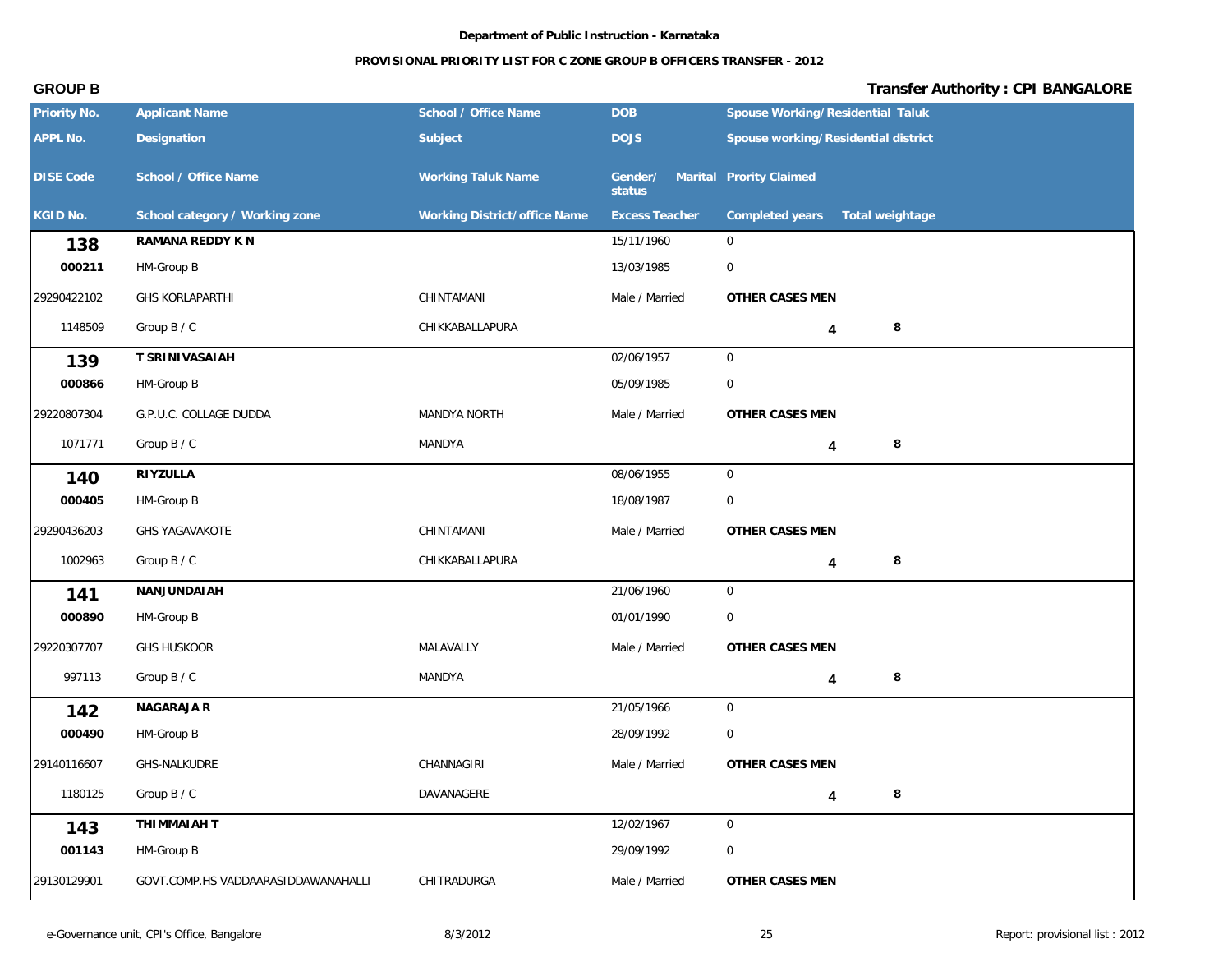### **PROVISIONAL PRIORITY LIST FOR C ZONE GROUP B OFFICERS TRANSFER - 2012**

| Priority No.     | <b>Applicant Name</b>             | School / Office Name         | <b>DOB</b>            | Spouse Working/Residential Taluk    |
|------------------|-----------------------------------|------------------------------|-----------------------|-------------------------------------|
| APPL No.         | Designation                       | Subject                      | <b>DOJS</b>           | Spouse working/Residential district |
| <b>DISE Code</b> | School / Office Name              | <b>Working Taluk Name</b>    | Gender/<br>status     | Marital Prority Claimed             |
| KGID No.         | School category / Working zone    | Working District/office Name | <b>Excess Teacher</b> | Completed years  Total weightage    |
| 1043225          | Group B / C                       | CHITRADURGA                  |                       | $\,8\,$<br>4                        |
| 144              | MANJU M                           |                              | 01/10/1963            | $\overline{0}$                      |
| 000191           | HM-Group B                        |                              | 15/07/1994            | $\mathbf 0$                         |
| 29230113302      | GHS THIPPANAHALLY COLONY SULUGODU | ALUR                         | Male / Married        | OTHER CASES MEN                     |
| 1317759          | Group B / C                       | <b>HASSAN</b>                |                       | 8<br>4                              |
| 145              | NAGANAIK L                        |                              | 18/02/1970            | $\mathsf{O}\xspace$                 |
| 000535           | HM-Group B                        |                              | 20/07/1994            | $\mathbf 0$                         |
| 29230808102      | GHS ADARAVALLY                    | SAKALESHAPURA                | Male / Married        | OTHER CASES MEN                     |
| 1752256          | Group B / C                       | HASSAN                       |                       | $\,8\,$<br>4                        |
| 146              | LAKKAPPA                          |                              | 15/06/1970            | $\mathbf 0$                         |
| 000342           | HM-Group B                        |                              | 20/07/1994            | $\mathbf 0$                         |
| 29320823701      | GHS H. KOTHANOOR                  | KANAKAPURA                   | Male / Married        | OTHER CASES MEN                     |
| 1317865          | Group B / C                       | RAMANAGARA                   |                       | $\,8\,$<br>4                        |
| 147              | CHINNASWAMY                       |                              | 25/06/1958            | $\overline{0}$                      |
| 000956           | HM-Group B                        |                              | 14/09/1994            | $\mathbf 0$                         |
| 29260901306      | GHS HULLAHALLI                    | NANJANAGUD                   | Male / Married        | OTHER CASES MEN                     |
| 1353416          | Group B / C                       | <b>MYSORE</b>                |                       | 8<br>4                              |
| 148              | SHEKARAPPA B R                    |                              | 10/07/1968            | $\overline{0}$                      |
| 000528           | HM-Group B                        |                              | 14/09/1994            | $\boldsymbol{0}$                    |
| 29170702110      | GCHS GABGAL                       | MOODIGERE                    | Male / Married        | OTHER CASES MEN                     |
| 1386606          | Group B / C                       | CHIKKAMANGALORE              |                       | $\,8\,$<br>4                        |
| 149              | NAGARAJA K M                      |                              | 03/04/1963            | $\overline{0}$                      |
| 000927           | HM-Group B                        |                              | 27/09/1994            | $\boldsymbol{0}$                    |